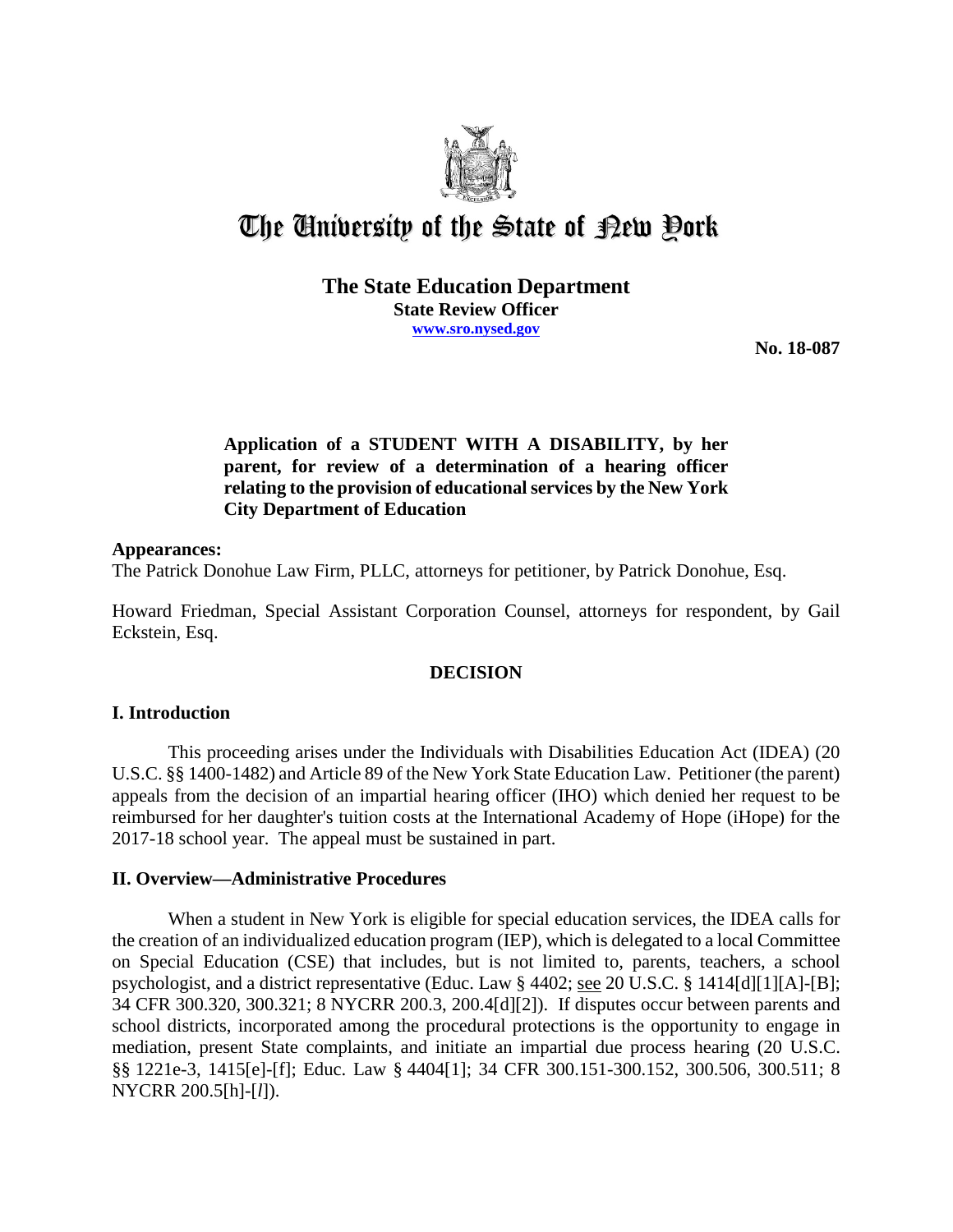New York State has implemented a two-tiered system of administrative review to address disputed matters between parents and school districts regarding "any matter relating to the identification, evaluation or educational placement of a student with a disability, or a student suspected of having a disability, or the provision of a free appropriate public education to such student" (8 NYCRR 200.5[i][1]; see 20 U.S.C. § 1415[b][6]-[7]; 34 CFR 300.503[a][1]-[2], 300.507[a][1]). First, after an opportunity to engage in a resolution process, the parties appear at an impartial hearing conducted at the local level before an IHO (Educ. Law § 4404[1][a]; 8 NYCRR 200.5[j]). An IHO typically conducts a trial-type hearing regarding the matters in dispute in which the parties have the right to be accompanied and advised by counsel and certain other individuals with special knowledge or training; present evidence and confront, cross-examine, and compel the attendance of witnesses; prohibit the introduction of any evidence at the hearing that has not been disclosed five business days before the hearing; and obtain a verbatim record of the proceeding (20 U.S.C. § 1415[f][2][A], [h][1]-[3]; 34 CFR 300.512[a][1]-[4]; 8 NYCRR 200.5[j][3][v], [vii], [xii]). The IHO must render and transmit a final written decision in the matter to the parties not later than 45 days after the expiration period or adjusted period for the resolution process (34 CFR 300.510[b][2], [c], 300.515[a]; 8 NYCRR 200.5[j][5]). A party may seek a specific extension of time of the 45-day timeline, which the IHO may grant in accordance with State and federal regulations (34 CFR 300.515[c]; 8 NYCRR 200.5[j][5]). The decision of the IHO is binding upon both parties unless appealed (Educ. Law § 4404[1]).

A party aggrieved by the decision of an IHO may subsequently appeal to a State Review Officer (SRO) (Educ. Law § 4404[2]; see 20 U.S.C. § 1415[g][1]; 34 CFR 300.514[b][1]; 8 NYCRR 200.5[k]). The appealing party or parties must identify the findings, conclusions, and orders of the IHO with which they disagree and indicate the relief that they would like the SRO to grant (8 NYCRR 279.4). The opposing party is entitled to respond to an appeal or cross-appeal in an answer (8 NYCRR 279.5). The SRO conducts an impartial review of the IHO's findings, conclusions, and decision and is required to examine the entire hearing record; ensure that the procedures at the hearing were consistent with the requirements of due process; seek additional evidence if necessary; and render an independent decision based upon the hearing record (34 CFR 300.514[b][2]; 8 NYCRR 279.12[a]). The SRO must ensure that a final decision is reached in the review and that a copy of the decision is mailed to each of the parties not later than 30 days after the receipt of a request for a review, except that a party may seek a specific extension of time of the 30-day timeline, which the SRO may grant in accordance with State and federal regulations (34 CFR 300.515[b], [c]; 8 NYCRR 200.5[k][2]).

#### **III. Facts and Procedural History**

With regard to her background, the student's birth and early development was marked by difficulties that resulted in diagnoses of multiple medical conditions and ongoing health issues (Parent Ex. C at p. 1; Dist. Ex. 13 at pp. 1-3). Among other things, the student has received diagnoses of a global developmental delay, cerebral palsy, chronic respiratory failure with hypoxia, tracheomalacia, hypotonia, cortical blindness, and dysphagia and has medical needs, including a need for constant monitoring of her heart and oxygen levels (Parent Ex. I at p. 1; Dist. Ex. 13 at p. 1).

The student is dependent on a tracheostomy tube to breathe and a gastrostomy tube for feeding (Parent Ex. C at p. 1; Dist. Exs. 5 at p. 3, 13 at p. 2; see Tr. p. 188). She is also ventilator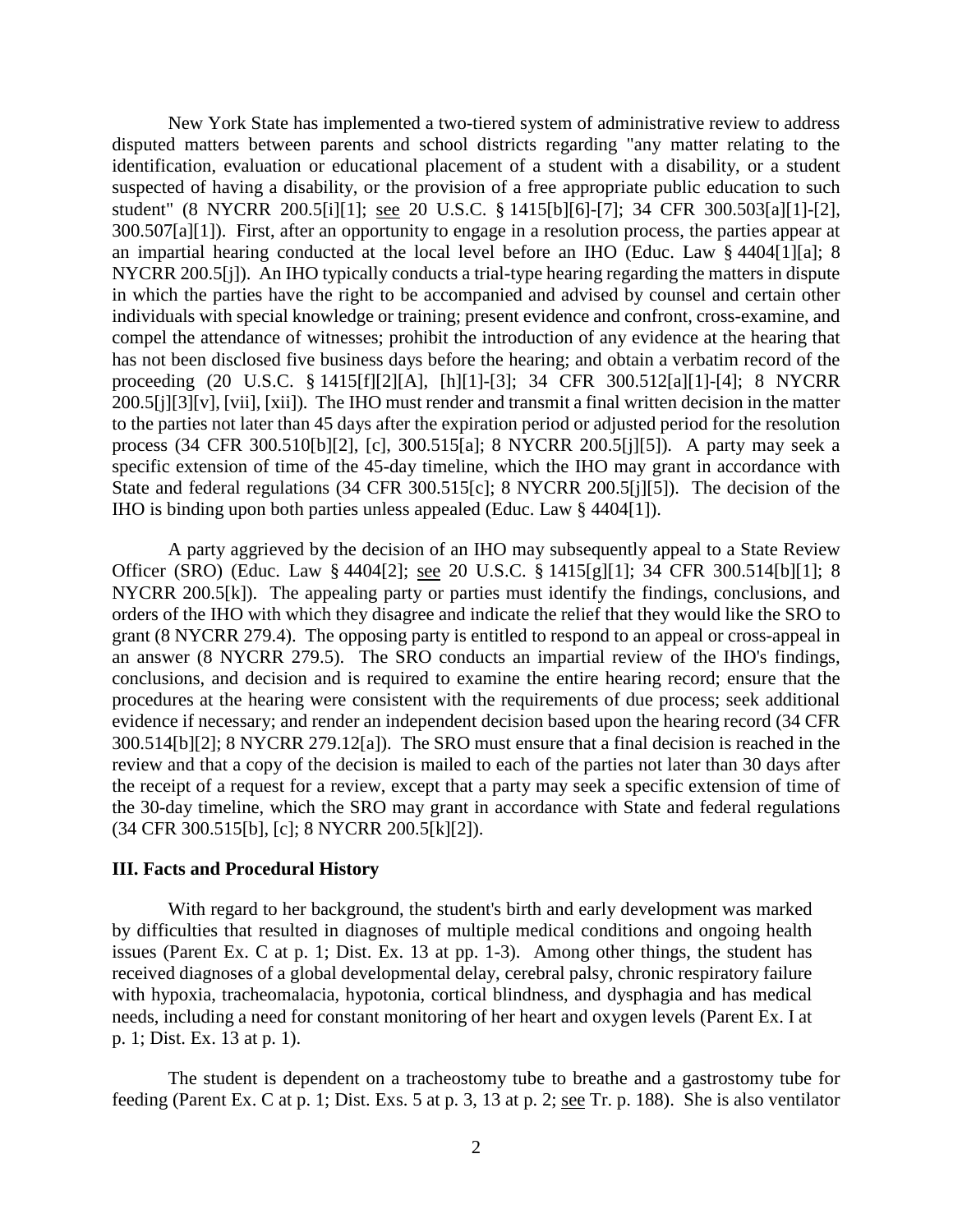dependent (Parent Ex. I at p. 1). The student is largely nonverbal, and her mobility is limited (Dist. Ex. 5 at pp. 2-3).

The student received services through the Early Intervention Program beginning in early infancy (Dist. Ex. 13 at p. 3). At two years of age, she received speech-language therapy and special instruction twice per week, occupational therapy (OT) three times per week, and physical therapy (PT) four times per week in the home setting as, given her medical conditions, the parent was not interested in sending the student to school (id.). The student transitioned to the Committee on Preschool Special Education (CPSE) and later, the CSE, and received services at home through the 2015-16 school year (see Tr. pp. 55-57, 72, 819-20; Parent Ex. B at pp. 3, 5; Dist. Exs. 13 at p. 3; 20 at p. 28). In or around June 2016 the student was assessed by iHope to determine her thencurrent levels of functioning as well as her suitability for the iHope program (Parent Ex. B at p. 2).

For the 2016-17 school year, the district deemed the student eligible for special education programs and services as a student with a traumatic brain injury (TBI) and recommended placement of the student in a  $12:1+(3:1)$  special class with related services including five 60minute sessions per week each of individual OT, PT, and speech-language therapy, and full time 1:1 nursing services in the classroom and on the bus (Parent Ex. B at pp. 1, 21-22).<sup>1</sup> However, the hearing record reflects that the parent notified the district by letter dated August 17, 2016, that she intended to unilaterally place the student at iHope for the 2016-17 school year (Dist. Ex. 1 at p. 1). The parent thereafter unilaterally placed the student at iHope for the 2016-17 school year (Parent Ex. C at p. 1) and, ultimately, the student attended iHope for the 2016-17 school year through a settlement with the district (Tr. pp. 10, 56, 72; see Parent Ex. H at pp. 4-5).

The CSE sent the parent and the staff at iHope notices of CSE meetings in January, May and July 2017 to schedule a CSE meeting to create the student's IEP for the 2017-18 school year (Dist. Exs. 2, 3; 4; 7). The CSE eventually met and created an IEP on May 24, and August 7, 2017 (Dist. Exs. 1a at pp. 12, 14; 5 at p. 12, 14; 6). A recitation of the IEP proposed by the district, including the details of the programming, placement, and recommended related services therein is not necessary given the issues under appeal herein.

#### **A. Due Process Complaint Notice**

In a due process complaint notice dated January 12, 2018, the parent requested an impartial hearing, asserting that the district failed to offer the student a free appropriate public education (FAPE) for the 2017-18 school year (Parent Ex. A at p. 1). Initially, the parent requested an interim decision on pendency (stay-put) for placement of the student at iHope, asserting that the basis for pendency was an August 17, 2016 IEP pursuant to which the district could not "secure a placement [for the student] . . . and so her parents selected iHope as the appropriate school" (id. at p. 2). While a full recitation of the violations that the parent alleged against the district is not necessary

<sup>&</sup>lt;sup>1</sup> Parent Exhibit B reflects a CSE meeting date of October 13, 2015 (Parent Ex. B at pp. 1, 24, 27); however, other documents in the hearing record refer to Parent Exhibit B as having been created on August 17, 2016 (see Parent Exs. G at pp. 1, 4; H at pp. 2, 7). The parent's February 21, 2018 memorandum of law states that the "IEP issued on August 17, 2016 lists October 13, 2015, as the date of the IEP, however, this was a clerical error" (Parent Ex. H at p. 3). The district's attorney indicated that there was a reconvene of the October 13, 2015 CSE on April 7, 2016, but there is not an April 2016 IEP in the hearing record (Tr. pp. 56-57).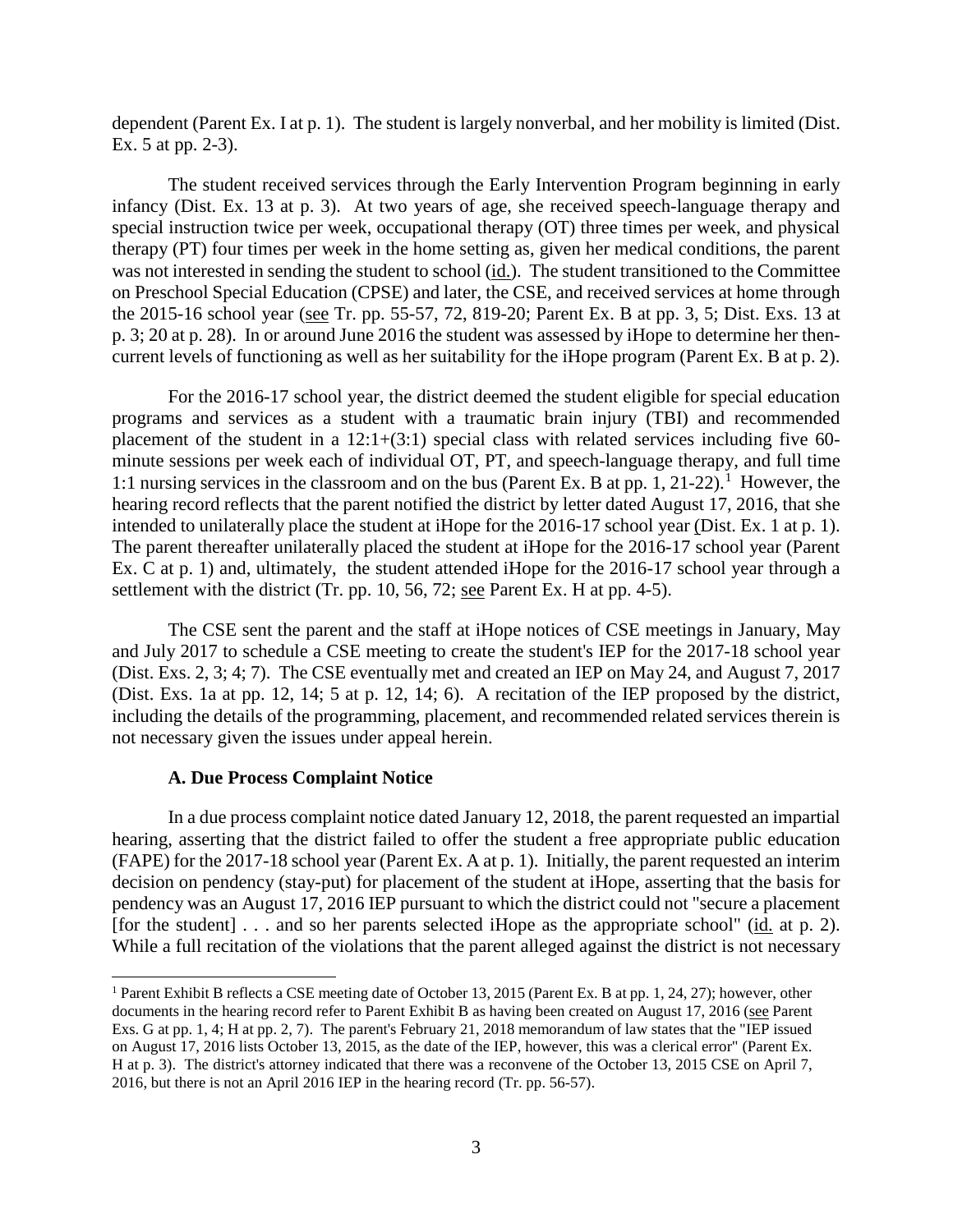due to the nature of this appeal, generally, the parent asserted that the district committed procedural and substantive errors which contributed to a denial of FAPE for the 2017-18 school year. More specifically, the parent raised allegations related to the composition of the CSE (asserting that the district did not ensure the attendance of the parents, iHope staff, a district physician, or a parent member, that the meeting was not scheduled at iHope, and that the meeting was not scheduled at a mutually agreeable time); the student's classification (contending that the student should have continued to have been classified as having a traumatic brain injury rather than under the multiple disabilities category); the student's management needs (asserting that the IEP did not address the student's needs related to a two-person assist for all transfers, asthma, an augmentative and alternative communication device, and environmental concerns); and the recommendation for a 12:1+(3:1) special class (asserting that such a class could not address the student's highly intensive management needs or offer required 1:1 support) (id. at pp. 3-9). The parent also alleged that the CSE failed to recommend sufficient related services, both in frequency and duration, assistive technology services to support the recommended assistive technology devices, or a 1:1 nurse and 1:1 health paraprofessional (id. at pp. 9-12). Further, the parent objected to the school site designated by the district to implement the IEP (id. at pp. 12-13). For relief, the parent requested direct funding for the student's tuition at iHope for the 2017-18 school year, as well as direct funding for the cost of all related services provided by iHope (id. at p. 14).

#### **B. Impartial Hearing Officer Decision**

An impartial hearing convened on January 26, 2018 with the first three days of proceedings limited to the issue of pendency (Tr. pp. 1-106). In a March 16, 2018 interim decision, the IHO denied the parent's request for pendency at iHope noting that it could not be determined whether the program at iHope was substantially similar to the program recommended in the August 2016 IEP (IHO Interim Decision at p. 3).

The impartial hearing continued on April 12, 2018 and concluded on April 27, 2018, after four more days of proceedings (Tr. pp. 107-840). In a decision dated June 20, 2018, the IHO determined the district failed to offer the student a FAPE for the 2017-18 school year, iHope was not an appropriate unilateral placement, and equitable considerations did not favor an award of tuition reimbursement (IHO Decision at pp. 12-18).

With respect to the issue of whether the district offered the student a FAPE, the IHO determined that while the recommended 12:1+4 special class placement "could have accommodated" the student, and the recommended programs "appear[ed] on their surface to have provided the student with a FAPE" noting that both IEPs included appropriate annual goals,<sup>2</sup> addressed the student's management needs, and provided an appropriate level of related services, the district denied the student a FAPE because the IEPs were developed at CSE meetings that did

<sup>&</sup>lt;sup>2</sup> In this proceeding, the 12:1+ (3:1) student to staff ratio was at times referred to as a 12:1+4 student to staff ratio; however, for purposes of this decision any perceived distinction between the two is inconsequential.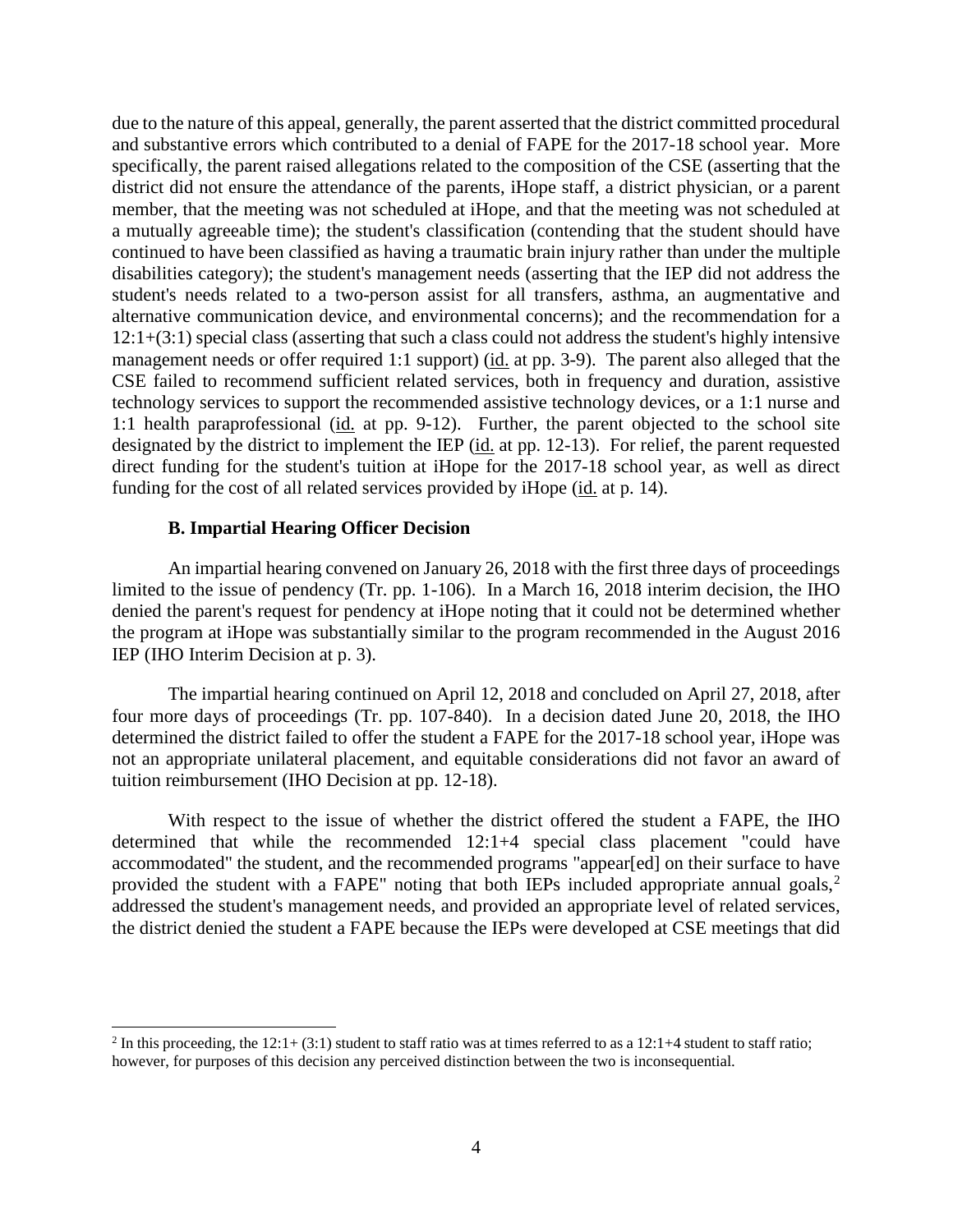not include the parent, the student's then-current teachers from iHope, a physician, updated evaluations, or a social history update (IHO Decision at pp. 10, 12).<sup>3</sup>

With respect to the appropriateness of iHope as a unilateral placement, the IHO determined that iHope only provided the student four and a half hours per week of direct academic instruction, as well as some instruction during the student's related services, and that this "small amount of academic instruction" was insufficient to provide a reasonable opportunity for the student to obtain educational benefit in academic areas (IHO Decision at pp. 14-15). The IHO also found that the student's progress in any academic area was not sufficiently demonstrated, and that any progress the student made while at iHope had been minimal  $(id$  at p. 15). As an indication that the student did not make academic progress, the IHO noted examples of goals that were labeled as "achieved" in the May 2017 iHope progress report being repeated and labeled as "partially achieved" in the January 2018 iHope progress report (id.). The IHO also found that iHope provided the student with conductive education two times per week, which she found was "a methodology which was not proven to be research based," and was "just another glorified form of PT and OT and has not been shown to provide any educational benefit to the student" (id.).

In addition, the IHO found that as a part of her burden of showing that iHope was an appropriate placement for the student, the parent was required to show that the tuition was reasonable, which the parent did not do (IHO Decision at pp. 16, 17-18). The IHO found that the total cost of the student's tuition at iHope, including tuition, the cost of the related services provided by the iHope employees, and the cost of a 1:1 nurse would exceed \$219,300 (id. at p. 16). Separate from the IHO's finding related to the appropriateness of the unilateral placement, the IHO made a finding regarding how related services at iHope were billed. The IHO noted that the total tuition at iHope was \$144,000, and did not include the cost of related services, which were an additional cost not specified in the enrollment contract (IHO Decision at p. 11). The IHO further noted that the iHope enrollment contract stated that the parent "agrees" to approach the district to arrange for related services through related services authorizations (RSA's); however, there is no evidence in the hearing record that the parent requested RSA's (id.). The IHO further noted that if the parent did not secure the RSAs, the parent was liable for the cost of the related services (id. at pp. 11-12). Based on the contract, the IHO found that the district should not be required to pay twice for the additional costs of the related services, that is, by paying for tuition and also paying separately for related services that are provided by iHope staff (id. at pp. 15-16).

Finally, with respect to equitable considerations, the IHO found that while the district failed to offer the student a FAPE, it did so due to the actions taken by the parent, either acting on her own or with both her attorney and with iHope (IHO Decision at p. 16). The IHO explicitly found that "the parent did not cooperate with the [district] at all" (id. at p. 17). The IHO noted for example, that the parent failed and refused to attend appointments for evaluations and social history updates; failed to provide updated medical forms on time; insisted on a physician being present at the CSE meetings but did not go to the meetings; and refused to attend CSE meetings unless they were held after  $4:00$  p.m. (id.). With respect to the parent requesting that the meetings

<sup>&</sup>lt;sup>3</sup> Although the IHO noted that the CSE did not include a physician, she accepted the district school psychologist's explanation that if the parent had attended the CSE meeting, the district would have had a physician attend as well (IHO Decision at pp. 12-13).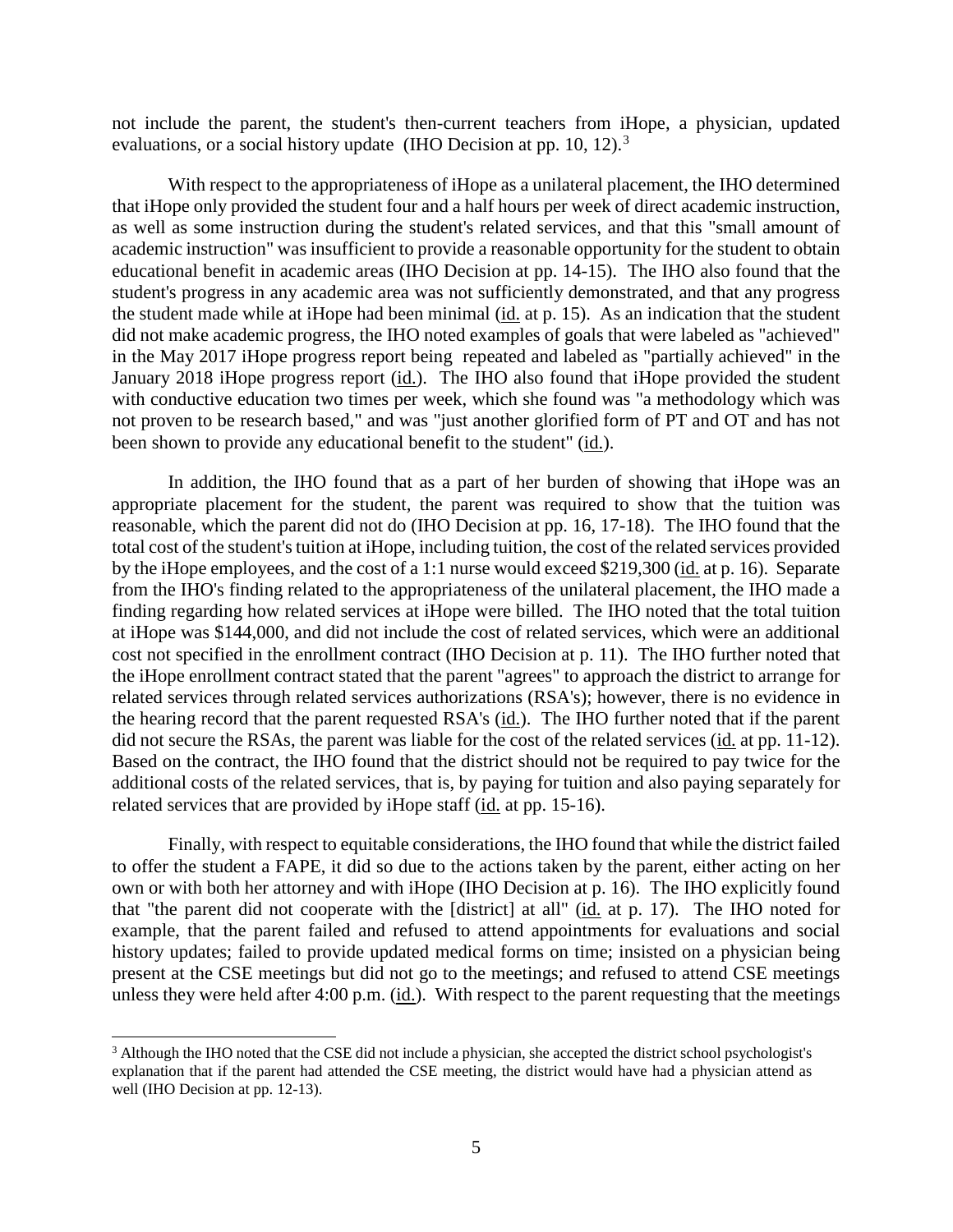be scheduled after 4:00 p.m., the IHO found that the parent's testimony that she could not attend CSE meetings prior to 4:00 p.m. due to her work schedule was not credible, noting that the parent was able to attend the impartial hearing in person before 4:00 p.m. (id.). The IHO further concluded that the parent failed to make an effort to attend the CSE meetings by telephone, noting that when the CSE called her on the day of the meeting, the parent answered, said she would return after speaking to her attorney, but never did (id. at pp. 6-8, 17). The IHO found the parent's testimony regarding the scheduling of the CSE meetings and evaluations of the student, to be "totally unconvincing and belied by the fact that she along [with] a majority of other iHope parents have refused to attend IEP meetings in a similar fashion" (id.). The IHO found the parent "totally complicit" in making it impossible for the CSE to provide the student with a FAPE and thus determined that equitable considerations did not favor the parent (id.).

#### **IV. Appeal for State-Level Review**

The parent appeals, asserting that the IHO erred in denying the parent's request for pendency at iHope; in failing to find the district in default based on its conduct during the hearing and in finding that the CSE's classification of the student as multiply disabled was appropriate; the recommendation for a 12:1+(3:1) special class was appropriate; the student's IEPs for the 2017-18 school year included appropriate annual goals and management needs (including the need for a full time nurse and 1:1 paraprofessional); 30 minutes was an appropriate duration for the student's related services; the parent did not cooperate with the CSE and contributed to the district's failure to offer the student a FAPE; iHope was not an appropriate unilateral placement; and equitable considerations did not favor the parent's request for tuition at iHope.

The district does not cross-appeal the IHO's determination that it failed to offer the student a FAPE for the 2017-18 school year.<sup>4</sup> In its answer, the district requests that the SRO uphold the IHO's determinations that the hearing record did not demonstrate that iHope was the student's pendency placement, that iHope was not an appropriate unilateral placement, and that equitable considerations did not favor an award of tuition reimbursement.

The parent filed a reply to the district's answer. In the reply, the parent reargues, reasserts, and otherwise provides a counterpoint to each of the district's assertions found in its answer and raises new arguments with respect to pendency. State regulation permits parties to file a reply to "any claims raised for review by the answer or answer with cross-appeal that were not addressed in the request for review, to any procedural defenses interposed in an answer, answer with crossappeal or answer to a cross-appeal, or to any additional documentary evidence served with the

 <sup>4</sup> As the district does not cross-appeal from the IHO's determination that it failed to offer the student a FAPE for the 2017-18 school year, that determination is final and binding upon the parties (34 CFR 300.514[a]; 8 NYCRR 200.5[j][5][v]). Additionally, as the only relief sought in this proceeding is payment for the cost of the student's tuition and related services at iHope for the 2017-18 school year, and it has already been determined that the district did not offer the student a FAPE for the 2017-18 school year, it is unnecessary to review the parent's challenges of the IHO's findings regarding FAPE.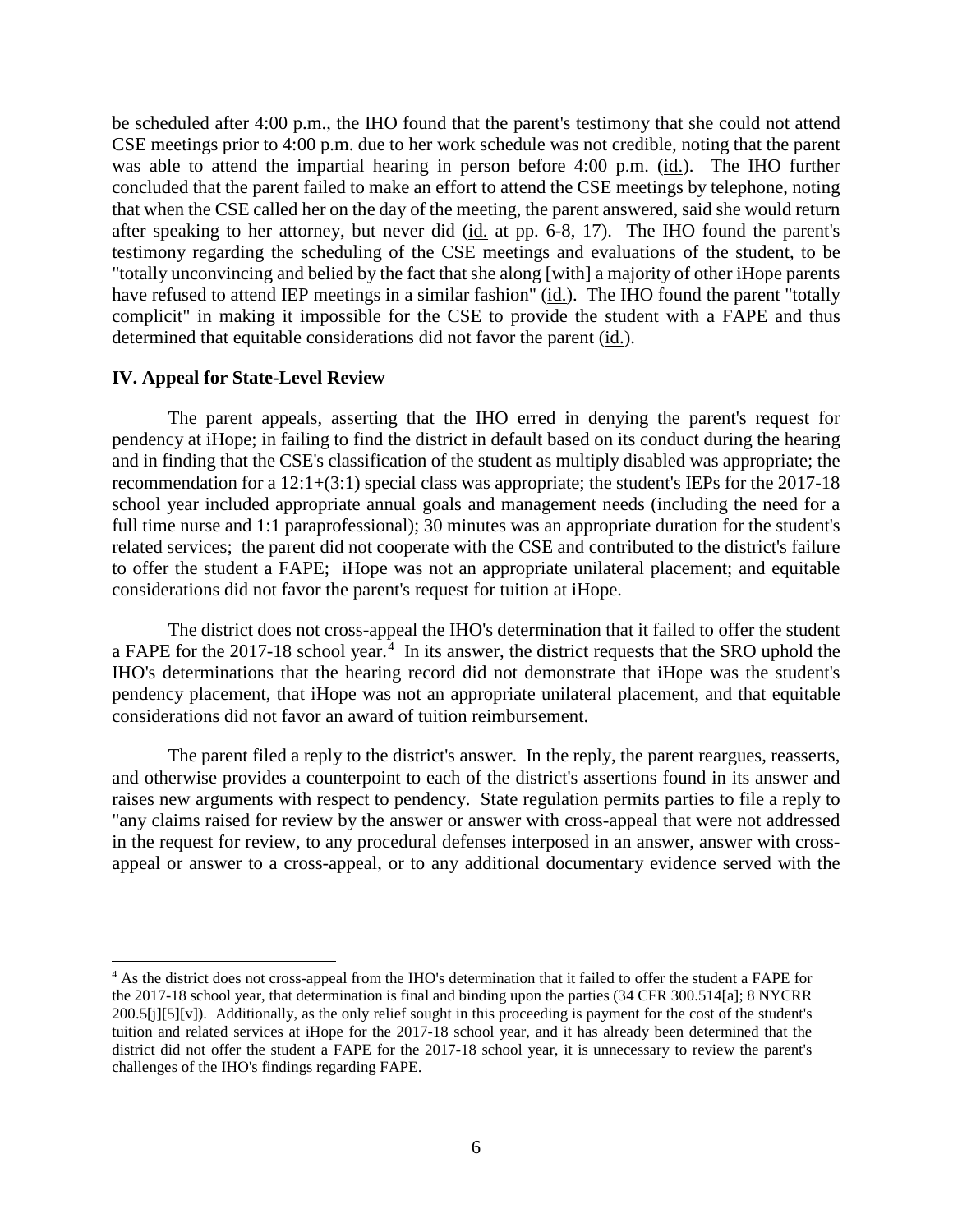answer or answer with cross-appeal" (8 NYCRR 279.6[a]). In this instance, the parent's reply is not within the scope of what is permissible in a reply and accordingly is not considered (id.).<sup>5</sup>

## **V. Applicable Standards**

Two purposes of the IDEA (20 U.S.C. §§ 1400-1482) are (1) to ensure that students with disabilities have available to them a FAPE that emphasizes special education and related services designed to meet their unique needs and prepare them for further education, employment, and independent living; and (2) to ensure that the rights of students with disabilities and parents of such students are protected (20 U.S.C. § 1400[d][1][A]-[B]; see generally Forest Grove Sch. Dist. v. T.A., 557 U.S. 230, 239 [2009]; Bd. of Educ. of Hendrick Hudson Cent. Sch. Dist. v. Rowley, 458 U.S. 176, 206-07 [1982]).

A FAPE is offered to a student when (a) the board of education complies with the procedural requirements set forth in the IDEA, and (b) the IEP developed by its CSE through the IDEA's procedures is reasonably calculated to enable the student to receive educational benefits (Rowley, 458 U.S. at 206-07; T.M. v. Cornwall Cent. Sch. Dist., 752 F.3d 145, 151, 160 [2d Cir. 2014]; R.E. v. New York City Dep't of Educ., 694 F.3d 167, 189-90 [2d Cir. 2012]; M.H. v. New York City Dep't of Educ., 685 F.3d 217, 245 [2d Cir. 2012]; Cerra v. Pawling Cent. Sch. Dist., 427 F.3d 186, 192 [2d Cir. 2005]). "'[A]dequate compliance with the procedures prescribed would in most cases assure much if not all of what Congress wished in the way of substantive content in an IEP'" (Walczak v. Fla. Union Free Sch. Dist., 142 F.3d 119, 129 [2d Cir. 1998], quoting Rowley, 458 U.S. at 206; see T.P. v. Mamaroneck Union Free Sch. Dist., 554 F.3d 247, 253 [2d Cir. 2009]). The Supreme Court has indicated that "[t]he IEP must aim to enable the child to make progress. After all, the essential function of an IEP is to set out a plan for pursuing academic and functional advancement" (Endrew F. v. Douglas Cty. Sch. Dist. RE-1, 580 U.S. \_\_, 137 S. Ct. 988, 999 [2017]). While the Second Circuit has emphasized that school districts must comply with the checklist of procedures for developing a student's IEP and indicated that "[m]ultiple procedural violations may cumulatively result in the denial of a FAPE even if the violations considered individually do not" (R.E., 694 F.3d at 190-91), the Court has also explained that not all procedural errors render an IEP legally inadequate under the IDEA (M.H., 685 F.3d at 245; A.C. v. Bd. of Educ. of the Chappaqua Cent. Sch. Dist., 553 F.3d 165, 172 [2d Cir. 2009]; Grim v. Rhinebeck Cent. Sch. Dist., 346 F.3d 377, 381 [2d Cir. 2003]). Under the IDEA, if procedural violations are alleged, an administrative officer may find that a student did not receive a FAPE only if the procedural inadequacies (a) impeded the student's right to a FAPE, (b) significantly impeded the parents' opportunity to participate in the decision-making process regarding the provision of a FAPE to the student, or (c) caused a deprivation of educational benefits (20 U.S.C. § 1415[f][3][E][ii]; 34 CFR 300.513[a][2]; 8 NYCRR 200.5[j][4][ii]; Winkelman v. Parma City Sch. Dist., 550 U.S. 516, 525-26 [2007]; R.E., 694 F.3d at 190; M.H., 685 F.3d at 245).

The IDEA directs that, in general, an IHO's decision must be made on substantive grounds based on a determination of whether the student received a FAPE (20 U.S.C. § 1415[f][3][E][i]). A school district offers a FAPE "by providing personalized instruction with sufficient support

<sup>&</sup>lt;sup>5</sup> The reply also includes copies of redacted IHO decisions concerning due process hearings related to other students attending iHope (see Reply). It is unclear what relevance these documents have other than as nonbinding support for the parent's legal positions.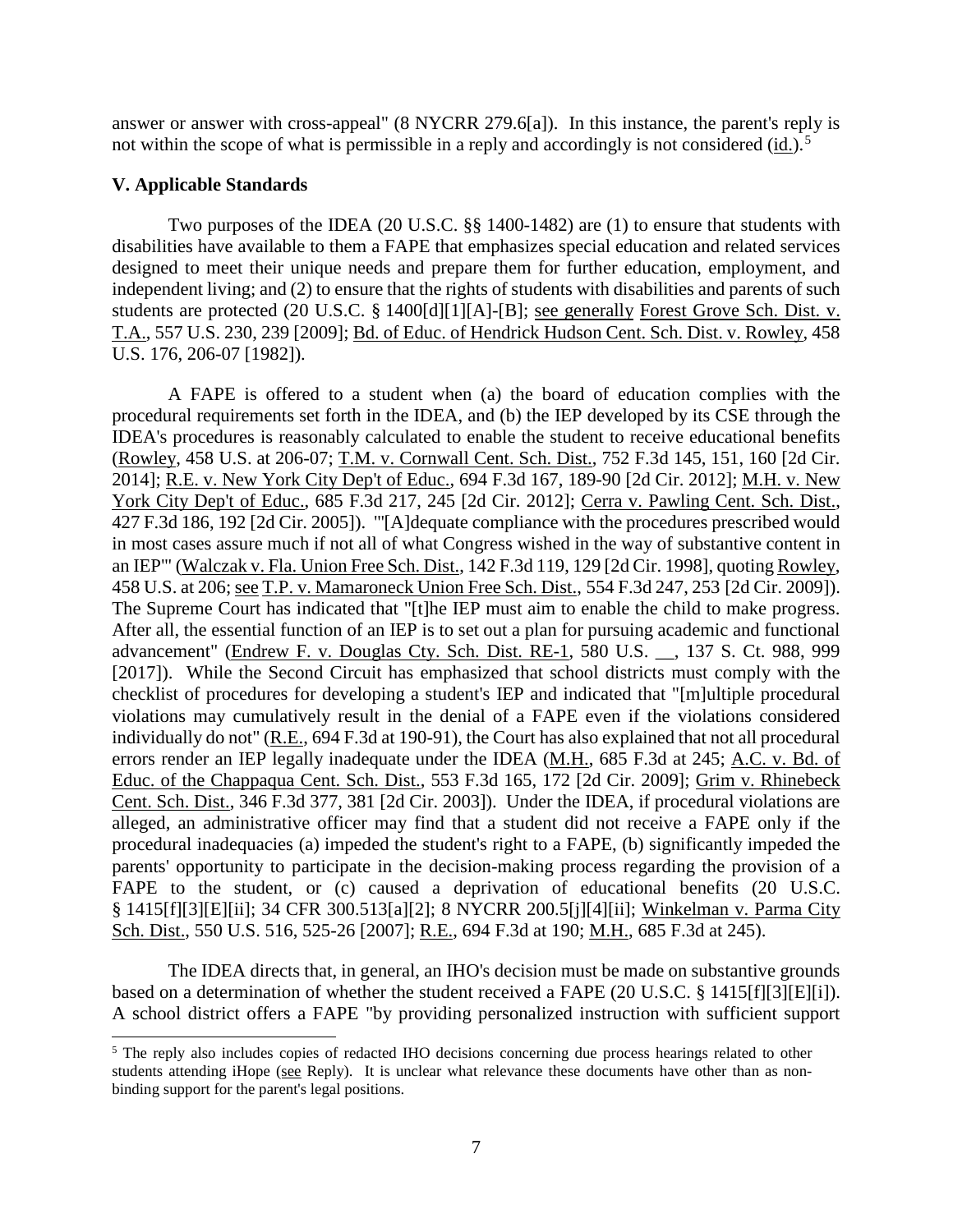services to permit the child to benefit educationally from that instruction" (Rowley, 458 U.S. at 203). However, the "IDEA does not itself articulate any specific level of educational benefits that must be provided through an IEP" (Walczak, 142 F.3d at 130; see Rowley, 458 U.S. at 189). "The adequacy of a given IEP turns on the unique circumstances of the child for whom it was created" (Endrew F., 137 S. Ct. at 1001). The statute ensures an "appropriate" education, "not one that provides everything that might be thought desirable by loving parents" (Walczak, 142 F.3d at 132, quoting Tucker v. Bay Shore Union Free Sch. Dist., 873 F.2d 563, 567 [2d Cir. 1989] [citations omitted]; see Grim, 346 F.3d at 379). Additionally, school districts are not required to "maximize" the potential of students with disabilities (Rowley, 458 U.S. at 189, 199; Grim, 346 F.3d at 379; Walczak, 142 F.3d at 132). Nonetheless, a school district must provide "an IEP that is 'likely to produce progress, not regression,' and . . . affords the student with an opportunity greater than mere 'trivial advancement'" (Cerra, 427 F.3d at 195, quoting Walczak, 142 F.3d at 130 [citations omitted]; see T.P., 554 F.3d at 254; P. v. Newington Bd. of Educ., 546 F.3d 111, 118-19 [2d Cir. 2008]). The IEP must be "reasonably calculated to provide some 'meaningful' benefit" (Mrs. B. v. Milford Bd. of Educ., 103 F.3d 1114, 1120 [2d Cir. 1997]; see Endrew F., 137 S. Ct. at 1001 [holding that the IDEA "requires an educational program reasonably calculated to enable a child to make progress appropriate in light of the child's circumstances"]; Rowley, 458 U.S. at 192). The student's recommended program must also be provided in the least restrictive environment (LRE) (20 U.S.C. § 1412[a][5][A]; 34 CFR 300.114[a][2][i], 300.116[a][2]; 8 NYCRR 200.1[cc], 200.6[a][1]; see Newington, 546 F.3d at 114; Gagliardo v. Arlington Cent. Sch. Dist., 489 F.3d 105, 108 [2d Cir. 2007]; Walczak, 142 F.3d at 132).

An appropriate educational program begins with an IEP that includes a statement of the student's present levels of academic achievement and functional performance (see 34 CFR 300.320[a][1]; 8 NYCRR 200.4[d][2][i]), establishes annual goals designed to meet the student's needs resulting from the student's disability and enable him or her to make progress in the general education curriculum (see 34 CFR 300.320[a][2][i], [2][i][A]; 8 NYCRR 200.4[d][2][iii]), and provides for the use of appropriate special education services (see 34 CFR 300.320[a][4]; 8 NYCRR 200.4[d][2][v]).<sup>6</sup>

A board of education may be required to reimburse parents for their expenditures for private educational services obtained for a student by his or her parents, if the services offered by the board of education were inadequate or inappropriate, the services selected by the parents were appropriate, and equitable considerations support the parents' claim (Florence County Sch. Dist. Four v. Carter, 510 U.S. 7 [1993]; Sch. Comm. of Burlington v. Dep't of Educ., 471 U.S. 359, 369- 70 [1985]; R.E., 694 F.3d at 184-85; T.P., 554 F.3d at 252). In Burlington, the Court found that Congress intended retroactive reimbursement to parents by school officials as an available remedy in a proper case under the IDEA (471 U.S. at 370-71; see Gagliardo, 489 F.3d at 111; Cerra, 427 F.3d at 192). "Reimbursement merely requires [a district] to belatedly pay expenses that it should

<sup>&</sup>lt;sup>6</sup> The Supreme Court has stated that even if it is unreasonable to expect a student to attend a regular education setting and achieve on grade level, the educational program set forth in the student's IEP "must be appropriately ambitious in light of his [or her] circumstances, just as advancement from grade to grade is appropriately ambitious for most children in the regular classroom. The goals may differ, but every child should have the chance to meet challenging objectives" (Endrew F., 137 S. Ct. at 1000).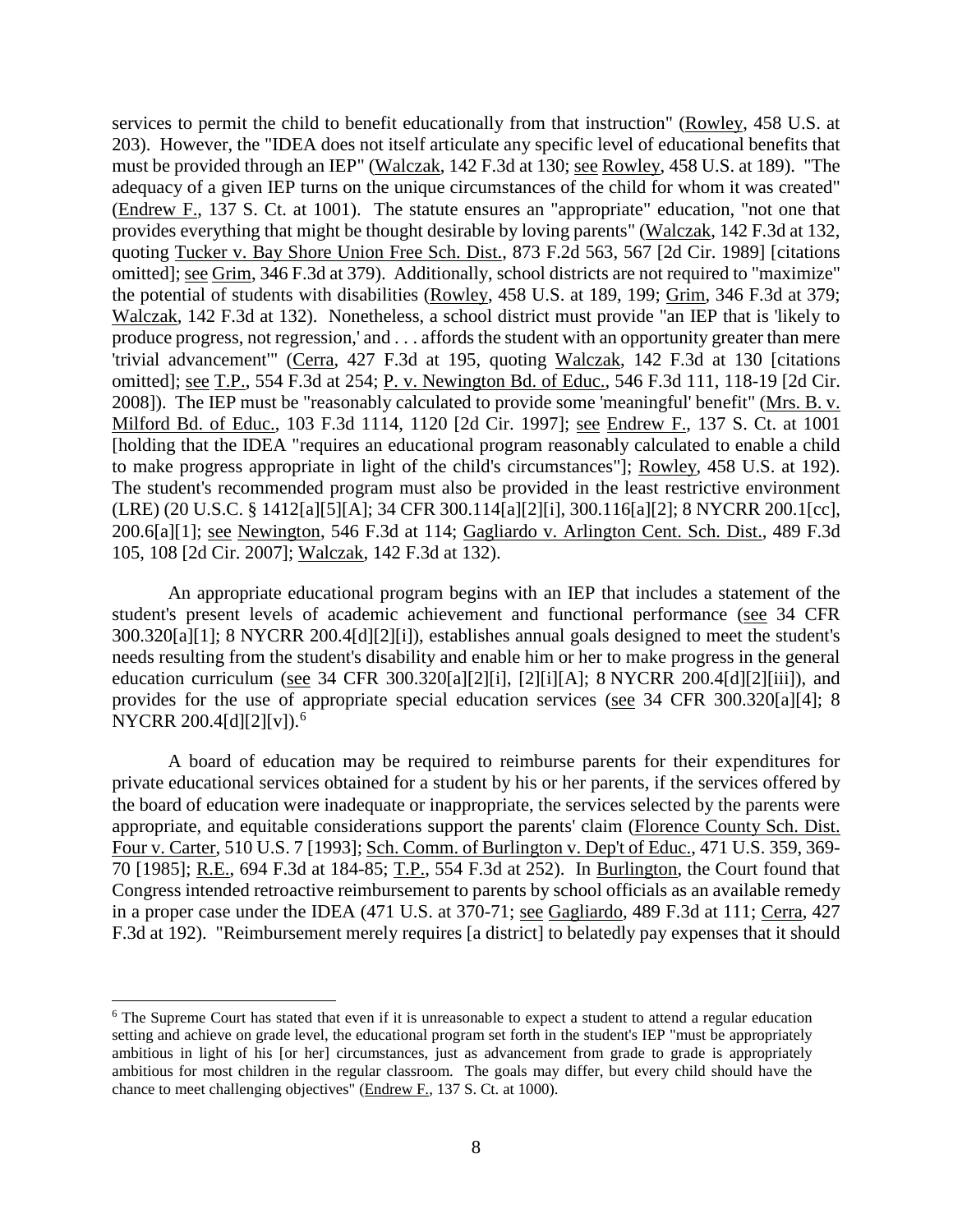have paid all along and would have borne in the first instance" had it offered the student a FAPE (Burlington, 471 U.S. at 370-71; see 20 U.S.C. § 1412[a][10][C][ii]; 34 CFR 300.148).

The burden of proof is on the school district during an impartial hearing, except that a parent seeking tuition reimbursement for a unilateral placement has the burden of proof regarding the appropriateness of such placement (Educ. Law § 4404[1][c]; see R.E., 694 F.3d at 184-85).

## **VI. Discussion**

## **A. Initial Matters**

# **1. 1 Pendency**

The parent asserts that the IHO erred in denying her request for pendency at iHope during this proceeding. The IDEA and the New York State Education Law require that a student remain in his or her then current educational placement, unless the student's parents and the board of education otherwise agree, during the pendency of any proceedings relating to the identification, evaluation or placement of the student (20 U.S.C. § 1415[j]; Educ. Law §§ 4404[4]; 34 CFR 300.518[a]; 8 NYCRR 200.5[m]; see T.M., 752 F.3d at 170-71; Mackey v. Bd. of Educ. of the Arlington Cent. Sch. Dist., 386 F.3d 158, 163 [2d Cir. 2004], citing Zvi D. v. Ambach, 694 F.2d 904, 906 [2d Cir. 1982]); M.G. v. New York City Dep't of Educ., 982 F. Supp. 2d 240, 246-47 [S.D.N.Y. 2013]; Student X v. New York City Dep't of Educ., 2008 WL 4890440, at \*20 [E.D.N.Y. Oct. 30, 2008]; Bd. of Educ. of Poughkeepsie City Sch. Dist. v. O'Shea, 353 F. Supp. 2d 449, 455-56 [S.D.N.Y. 2005]). Pendency has the effect of an automatic injunction, and the party requesting it need not meet the requirements for injunctive relief such as irreparable harm, likelihood of success on the merits, and a balancing of the hardships (Zvi D., 694 F.2d at 906; see Wagner v. Bd. of Educ. of Montgomery County, 335 F.3d 297, 301 [4th Cir. 2003]; Drinker v. Colonial Sch. Dist., 78 F.3d 859, 864 [3d Cir. 1996]). The purpose of the pendency provision is to provide stability and consistency in the education of a student with a disability and "strip schools of the unilateral authority they had traditionally employed to exclude disabled students . . . from school" (Honig v. Doe, 484 U.S. 305, 323 [1987] [emphasis in original]; Evans v. Bd. of Educ. of Rhinebeck Cent. Sch. Dist., 921 F. Supp. 1184, 1187 [S.D.N.Y. 1996], citing Bd. of Educ. of City of New York v. Ambach, 612 F. Supp. 230, 233 [E.D.N.Y. 1985]). A student's placement pursuant to the pendency provision of the IDEA is evaluated independently from the appropriateness of the program offered the student by the CSE (Mackey, 386 F.3d at 160-61; Zvi D., 694 F.2d at 906; O'Shea, 353 F. Supp. 2d at 459 [noting that "pendency placement and appropriate placement are separate and distinct concepts"]). The pendency provision does not require that a student remain in a particular site or location (T.M., 752 F.3d at 170-71; Concerned Parents and Citizens for the Continuing Educ. at Malcolm X Pub. Sch. 79 v. New York City Bd. of Educ., 629 F.2d 751, 753, 756 [2d Cir. 1980]; see Child's Status During Proceedings, 71 Fed. Reg. 46709 [Aug. 14, 2006] [noting that the "current placement is generally not considered to be location-specific"]), or at a particular grade level (Application of a Child with a Disability, Appeal No. 03-032; Application of a Child with a Disability, Appeal No. 95-16).

Under the IDEA, the pendency inquiry focuses on identifying the student's then current educational placement (Mackey, 386 F.3d at 163, citing Zvi D., 694 F.2d at 906). Although not defined by statute, the phrase "then-current placement" has been found to mean either: (1) the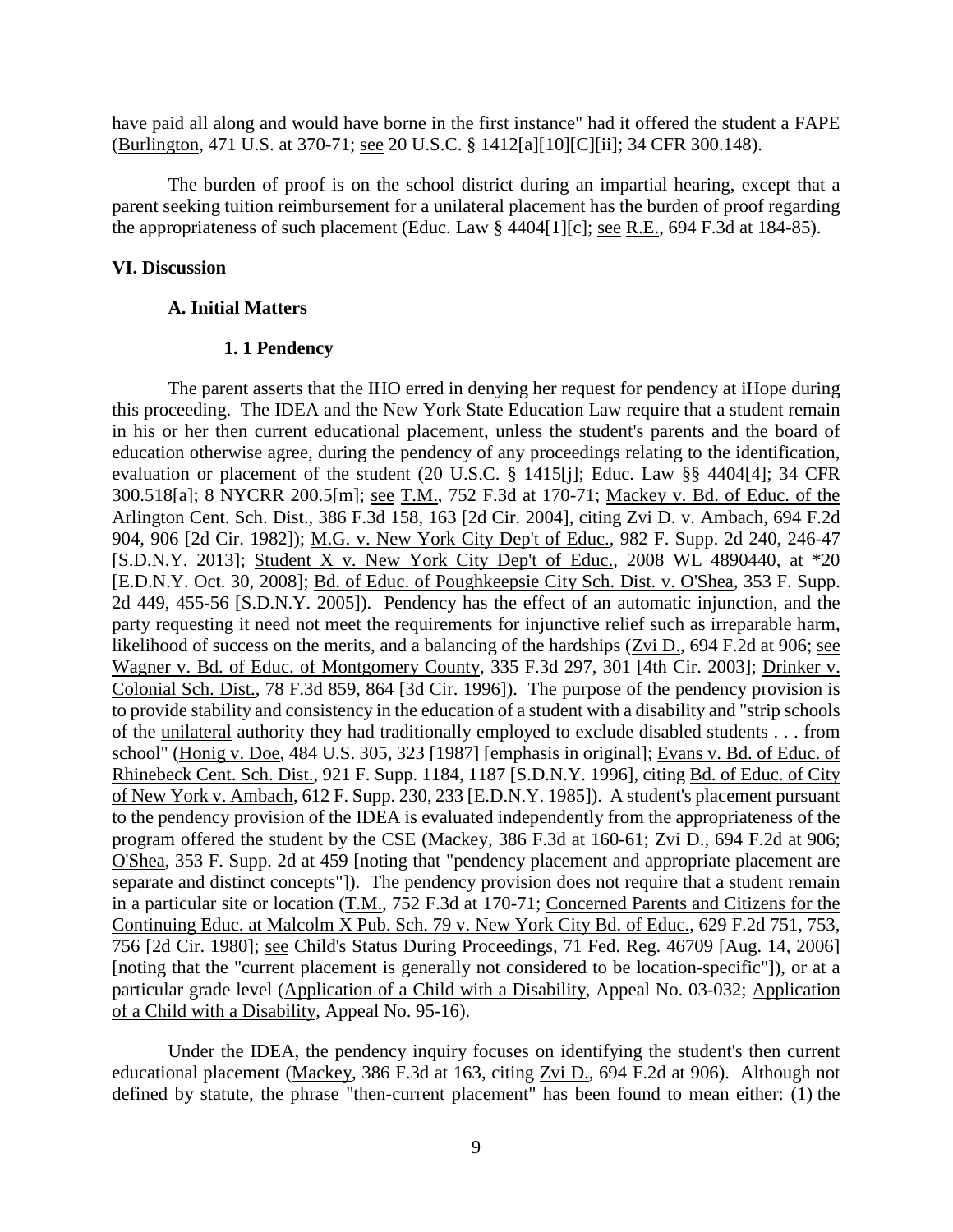placement described in the student's most recently implemented IEP; (2) the operative placement actually functioning at the time when the due process proceeding was commenced; or (3) the placement at the time of the previously implemented IEP (Dervishi v. Stamford Bd. of Educ., 653 Fed. App'x 55, 57-58 [2d Cir. June 27, 2016], quoting Mackey, 386 F.3d at 163; T.M., 752 F.3d at 170-71 [holding that the pendency provision "requires a school district to continue funding whatever educational placement was last agreed upon for the child"]; <u>see Doe v. E. Lyme Bd. of</u> Educ., 790 F.3d 440, 452 [2d Cir. 2015] [holding that a student's entitlement to stay-put arises when a due process complaint notice is filed]; Susquenita Sch. Dist. v. Raelee, 96 F.3d 78, 83 [3d Cir. 1996]; Letter to Baugh, 211 IDELR 481 [OSEP 1987]). Furthermore, the Second Circuit has stated that educational placement means "the general type of educational program in which the child is placed" (Concerned Parents, 629 F.2d at 753, 756), and that "the pendency provision does not guarantee a disabled child the right to remain in the exact same school with the exact same service providers" (T.M., 752 F.3d at 171). However, if there is an agreement between the parties on the student's educational placement during the due process proceedings, it need not be reduced to a new IEP, and the agreement can supersede the prior unchallenged IEP as the student's thencurrent educational placement (see Bd. of Educ. v. Schutz, 290 F.3d 476, 483-84 [2d Cir. 2002]; Evans, 921 F. Supp. at 1189 n.3; Murphy v. Arlington Cent. Sch. Dist. Bd. of Educ., 86 F. Supp. 2d 354, 366 [S.D.N.Y. 2000], aff'd, 297 F.3d 195 [2d Cir. 2002]; see also Letter to Hampden, 49 IDELR 197 [OSEP 2007]). Moreover, a prior unappealed IHO decision may establish a student's current educational placement for purposes of pendency (Student X, 2008 WL 4890440, at \*23; Letter to Hampden, 49 IDELR 197 [OSEP 2007]).

The parent asserts that the student's pendency lies in the August 17, 2016 IEP and that the IHO erred in finding that the parents sent a 10-day notice effectively rejecting the August 2016 IEP. In a separate interlocutory appeal filed with the Office of State Review, relating to challenging the 2018-19 school year, the parent also asserted the August 2016 IEP as a basis for finding the that the student's pendency should be implemented at district expense at the International Institute for the Brain (see Application of a Student with a Disability, Appeal No. 18- 147).<sup>7</sup> In Application of a Student with a Disability, Appeal No. 18-147, an SRO found that the August 2016 IEP was not the student's then-current educational placement for the purposes of that proceeding and that the last agreed-upon IEP was an April 2016 IEP recommending home instruction  $(id.)$ .<sup>8</sup>

As noted above, the Second Circuit has held that the pendency provision "requires a school district to continue funding whatever educational placement was last agreed upon for the child" and describes three variations concerning the definition of "then-current educational placement": (1) the placement described in the student's most recently implemented IEP; (2) the operative placement actually functioning at the time when the due process proceeding was commenced; or

<sup>&</sup>lt;sup>7</sup> SROs may, as a matter within their discretion, take notice of records that are currently, or have been, before the Office of State Review in other proceedings, especially those between the same parties and involving the same student in order to avoid unnecessarily confusing or conflicting factual determinations by the same administrative tribunal (see, e.g., Application of a Student with a Disability, Appeal No. 18-067).

<sup>8</sup> The parent's due process complaint notice in Application of a Student with a Disability, Appeal No. 18-147 was dated July 9, 2018, approximately six months after her due process complaint notice in this proceeding.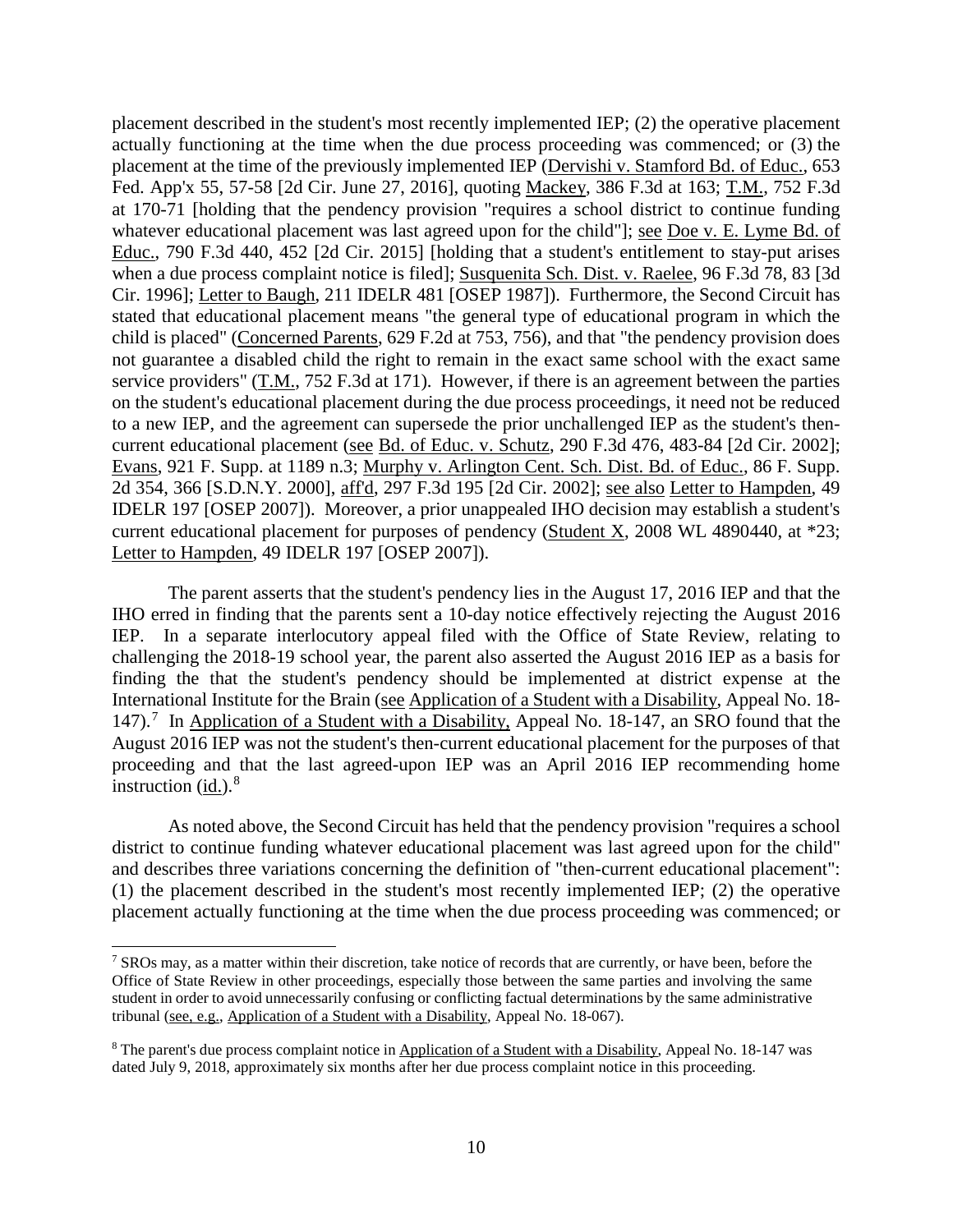(3) the placement at the time of the previously implemented IEP (Dervishi, 653 Fed. App'x at 57- 58, quoting Mackey, 386 F.3d at 163; T.M., 752 F.3d at 170-71; see E. Lyme Bd. of Educ., 790 F.3d at 440; Susquenita Sch. Dist., 96 F.3d at 83; Letter to Baugh, 211 IDELR 481).

Initially, I note that the parent only asserts that the IHO erred in denying pendency based on the August 2016 IEP, therefore, I will address the pendency issue in this fashion.<sup>9</sup> The hearing record shows that the CSE met on August 17, 2016, and on the same day, the parent sent the district a 10-day notice (Parent Ex. B; Dist. Ex. 1).<sup>10, 11</sup> The notice stated, in relevant part, that the parent was unilaterally placing the student at iHope because "there is no private school placement the [district] can recommend which would be appropriate" [emphasis added] (Dist. Ex. 1). Contrary to the parent's assertion, this letter served to challenge the August 2016 IEP, which recommended a public specialized school placement (see Parent Ex. B at p. 24). As such, the challenged August 2016 IEP cannot be the last agreed-upon IEP or placement for the student (see Application of a Student with a Disability, Appeal No. 18-134).

Furthermore, even if the August 2016 IEP were the operative IEP, a review of the hearing record shows that the August 2016 IEP recommended that the student be placed in a 12:1+(3:1) special education class, in a district specialized school, and that the student receive five 60-minute sessions each of individual OT, PT, and speech-language therapy per week, and full time 1:1 school nurse services, a 1:1 nurse while the student is on the bus, and assistive technology specifically, a speech-generating device—and a 1:1 paraprofessional is noted within the annual goals section (Parent Ex. B at pp. 19-20, 21-22, 24). In contrast, the director of PT at iHope testified that while at iHope the student was placed in an 8:1+1 special class, and that the student

<sup>&</sup>lt;sup>9</sup> The parent raises additional claims related to pendency in a memorandum of law annexed to the request for review and in a reply. Initially, a memorandum of law is not a substitute for a pleading (see 8 NYCRR 279.4, 279.6; see also Application of the Dep't of Educ., Appeal No. 12-131). State regulation directs that "[n]o pleading other than a request for review, answer, answer with cross-appeal, or answer to a cross-appeal, will be accepted or considered" by an SRO, "except a reply to any claims raised for review by the answer or answer with crossappeal that were not addressed in the request for review, to any procedural defenses interposed in an answer, answer with cross-appeal or answer to a cross-appeal, or to any additional documentary evidence served with the answer or answer with cross-appeal" (8 NYCRR 279.6 [a]). Thus, any arguments included solely within the memorandum of law have not been properly raised and will not be considered or addressed in this decision. Additionally, as already discussed above, the parent's reply is not within the scope of what is permissible in a reply and will not be considered. Finally, while the reply rehashes arguments that were already addressed in Application of a Student with a Disability, Appeal No. 18-147, which was issued on January 23, 2019 (approximately two months prior to the submission of the reply in this proceeding), the reply makes no reference to that decision and offers no reason to depart from the conclusions reached therein.

<sup>&</sup>lt;sup>10</sup> Although the August 2016 IEP indicates that the CSE meeting occurred on October 13, 2015 (see Parent Ex. B at pp. 1, 24, 27), other documents in the hearing record indicated that this was a typographical error (see Parent Exs. G; H). Additionally, in Application of a Student with a Disability, Appeal No. 18-147, the parties clarified that the CSE meeting took place in August 2016 and that the October 2015 date was a typographical error (see Application of a Student with a Disability, Appeal No. 18-147 at n.1).

 $11$  There are two district exhibits marked as District Exhibit 1. The first, the August 17, 2016, ten-day notice is a one-page letter, hand marked as "DOE Ex. 1-1", while the second is the May 24, 2017 IEP For purposes of this decision, the August 17, 2016 ten-day notice is referred to as "District Exhibit 1" and the May 2017 IEP is referred to as "District Exhibit 1a" (see Dist. Exs. 1; 1a).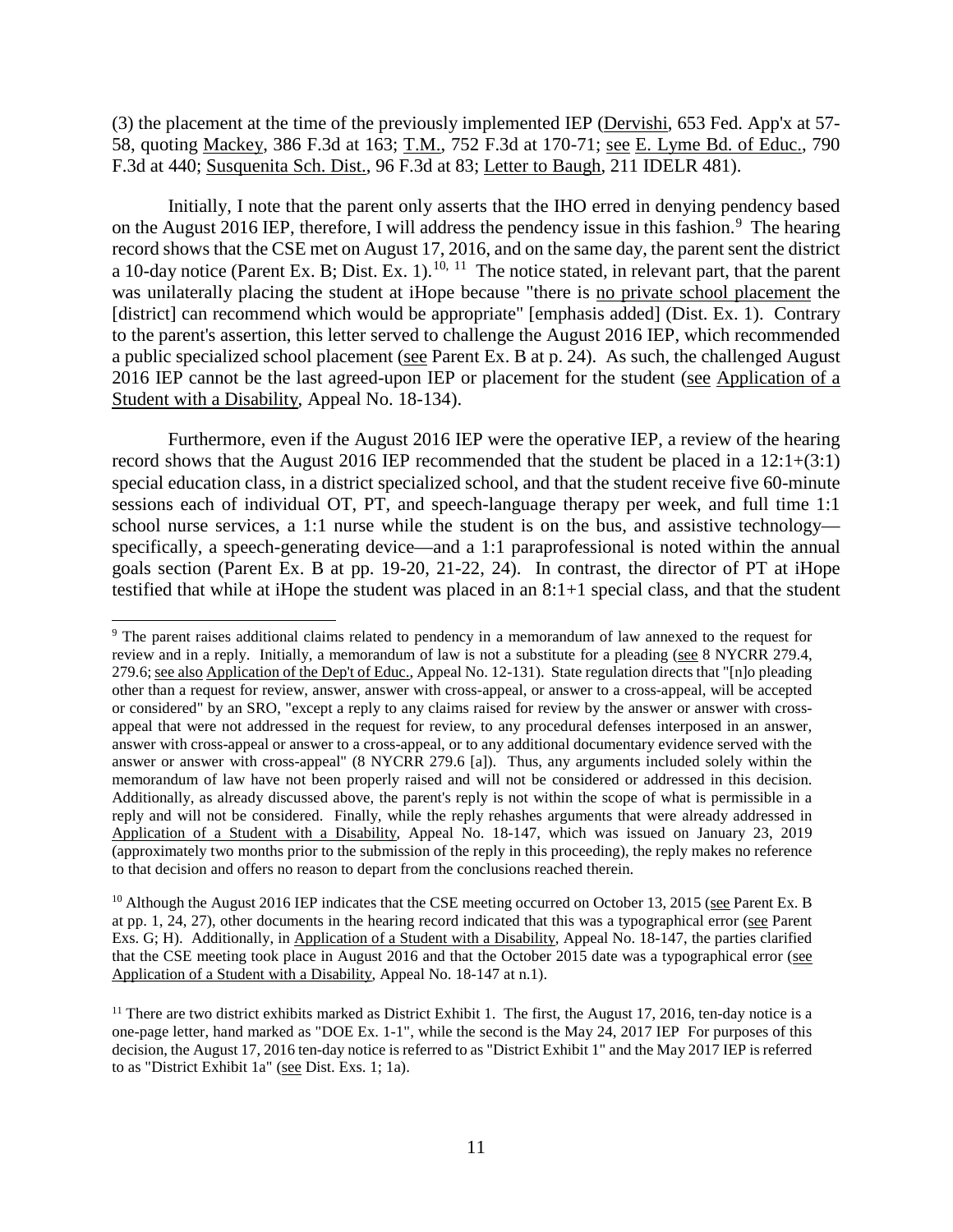received daily 60-minute individual sessions of both PT and OT, and four days per week she received a 60-minute individual session of speech-language therapy, and once a week she received a 60-minute group session of speech-language therapy (Tr. p. 655).<sup>12</sup> The director of PT also testified that the student received assistive technology "programming" twice per week in 60-minute sessions (id.).

While the program at iHope provided the student with some of the same special education and related services as mandated in the August 2016 IEP, there are critical differences between the two programs. For example, the hearing record shows that iHope was providing the student with an 8:1+1 special class while the August 2016 IEP recommended a 12:1+(3:1) special class (Tr. p. 655; Parent Ex. B at p. 21). Student-to-staff ratio is a relevant factor in determining whether a student's program has changed (M.K. v. Roselle Bd. of Educ., 2006 WL 3193915, at \*14-\*15 [D.N.J. Oct. 31, 2006]; Henry v. Sch. Admin. Unit No. 29, 70 F. Supp. 2d 52, 60-61 [D.N.H. 1999]; Application of a Child with a Disability, Appeal No. 05-028). State regulations define a change in program as "a change in any one of the components" of an IEP, which includes the size of the special class in which a student is recommended to receive services (8 NYCRR 200.1[g]; 200.4[d][2][a], [b][2]).

In addition, the August 2016 IEP included a recommendation to implement the IEP in a district specialized school (Parent Ex. B at p. 25), whereas iHope is a nonpublic school that has not been approved by the Commissioner of Education as a school with which school districts may contract for the instruction of students with disabilities (see 8 NYCRR 200.1[d]; 200.7). As noted above, the parent rejected the district's proposal for the 2016-17 school year and filed a notice of unilateral placement and sought reimbursement for iHope for the 2016-17 school year. Where parents reject a proposed IEP and unilaterally enroll a student in a private school in contravention of the stay-put provision, they take responsibility for the costs of the student's tuition and run the risk that they will not receive reimbursement therefor (T.M., 752 F.3d at 172; Murphy, 86 F. Supp. 2d at 357; see New York City Dep't of Educ. v. S.S., 2010 WL 983719 [S.D.N.Y. Mar. 17, 2010] [holding that if a student's pendency is in the public school when due process proceedings commence, a parent who unilaterally places the child in a private school setting pending the completion of an appeal does so at his own financial risk]). To hold otherwise would create a rule allowing parents to unilaterally shift a student from a publicly authorized placement to a privately selected placement that is unsanctioned by any school district or adjudicative officials by merely invoking a due process proceeding in order to circumvent the financial risk in the Burlington/Carter unilateral placement test. I seriously doubt that the Burlington/Carter test can be so easily evaded.

Finally, the director of PT at iHope testified that the student received four sessions per week of individual speech-language therapy and one session of speech-language therapy in a group; however, the August 2016 IEP recommended five sessions per week of individual speechlanguage therapy (see Tr. p. 655). Thus, even assuming for the sake of argument that the August 2016 IEP was the basis for determining the student's pendency placement, the hearing record lacks

<sup>&</sup>lt;sup>12</sup> The district contested that iHope staff did not actually deliver the student's related services, which were paid for through RSAs, and that therefore, the district's recommended program and the program implemented at iHope, without the related services, did not support a finding that the programs were substantially similar (see Tr. pp. 19-21).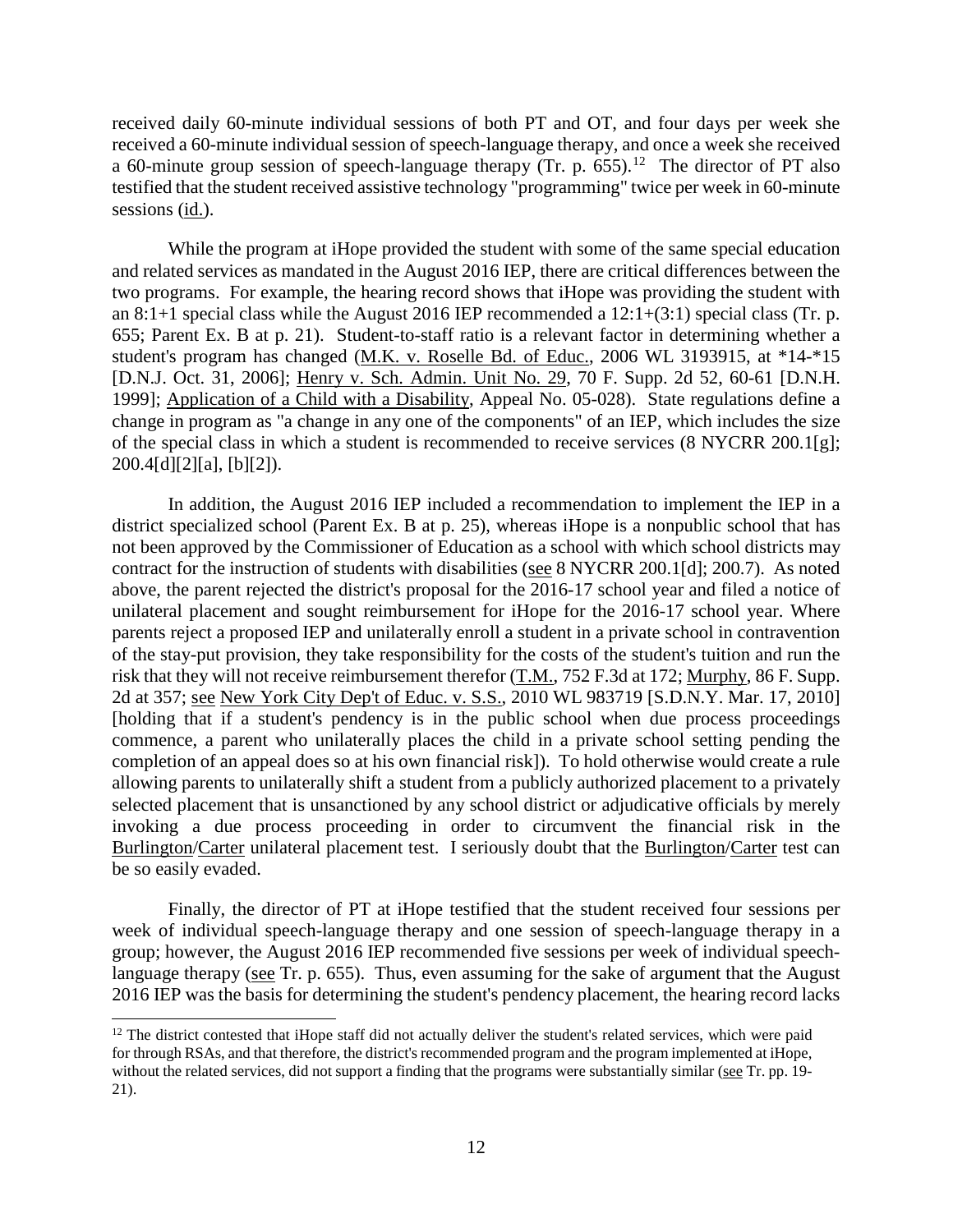sufficient evidence to show that the program offered at iHope for the 2017-18 school year was substantially similar to the August 2016 IEP, due to the differences in the two programs.

## **2. Scope of Review**

As noted above, the district does not cross-appeal the IHO's overall determination that it failed to offer the student a FAPE for the 2017-18 school year, a review of the parent's claims regarding the district's failure to provide the student a FAPE is not necessary, and the inquiry moves to the appropriateness of the parent's selection of iHope as a unilateral placement.

# **B. Unilateral Placement**

The parent asserts that the IHO erred in finding iHope was an inappropriate unilateral placement for the student for the 2017-18 school year. A private school placement must be "proper under the Act" (Carter, 510 U.S. at 12, 15; Burlington, 471 U.S. at 370), i.e., the private school offered an educational program which met the student's special education needs (see Gagliardo, 489 F.3d at 112, 115; Walczak, 142 F.3d at 129). A parent's failure to select a program approved by the State in favor of an unapproved option is not itself a bar to reimbursement (Carter, 510 U.S.) at 14). The private school need not employ certified special education teachers or have its own IEP for the student (Carter, 510 U.S. at 13-14). Parents seeking reimbursement "bear the burden of demonstrating that their private placement was appropriate, even if the IEP was inappropriate" (Gagliardo, 489 F.3d at 112; see M.S. v. Bd. of Educ. of the City Sch. Dist. of Yonkers, 231 F.3d 96, 104 [2d Cir. 2000]). "Subject to certain limited exceptions, 'the same considerations and criteria that apply in determining whether the [s]chool [d]istrict's placement is appropriate should be considered in determining the appropriateness of the parents' placement'" (Gagliardo, 489 F.3d at 112, quoting Frank G. v. Bd. of Educ. of Hyde Park, 459 F.3d 356, 364 [2d Cir. 2006]; see Rowley, 458 U.S. at 207). Parents need not show that the placement provides every special service necessary to maximize the student's potential (Frank G.,  $\overline{459}$  F.3d at 364-65). When determining whether a unilateral placement is appropriate, "[u]ltimately, the issue turns on" whether the placement is "reasonably calculated to enable the child to receive educational benefits" (Frank G., 459 F.3d at 364; see Gagliardo, 489 F.3d at 115; Berger v. Medina City Sch. Dist., 348 F.3d 513, 522 [6th Cir. 2003] ["evidence of academic progress at a private school does not itself establish that the private placement offers adequate and appropriate education under the IDEA"]). A private placement is appropriate if it provides instruction specially designed to meet the unique needs of a student (20 U.S.C. § 1401[29]; Educ. Law § 4401[1]; 34 CFR 300.39[a][1]; 8 NYCRR 200.1[ww]; Hardison v. Bd. of Educ. of the Oneonta City Sch. Dist., 773 F.3d 372, 386 [2d Cir. 2014]; C.L. v. Scarsdale Union Free Sch. Dist., 744 F.3d 826, 836 [2d Cir. 2014]; Gagliardo, 489 F.3d at 114-15; Frank G., 459 F.3d at 365).

The Second Circuit has set forth the standard for determining whether parents have carried their burden of demonstrating the appropriateness of their unilateral placement.

> No one factor is necessarily dispositive in determining whether parents' unilateral placement is reasonably calculated to enable the child to receive educational benefits. Grades, test scores, and regular advancement may constitute evidence that a child is receiving educational benefit, but courts assessing the propriety of a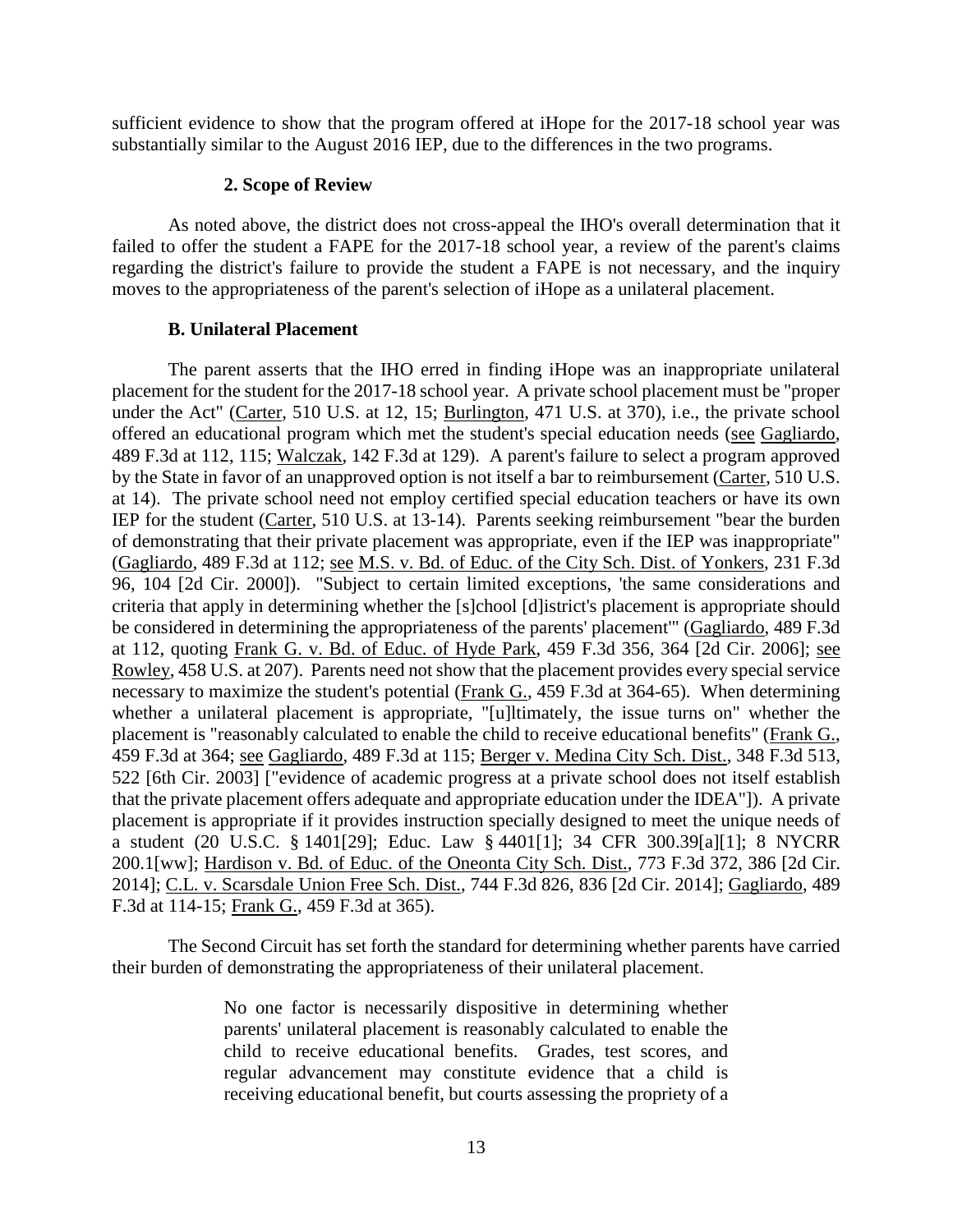unilateral placement consider the totality of the circumstances in determining whether that placement reasonably serves a child's individual needs. To qualify for reimbursement under the IDEA, parents need not show that a private placement furnishes every special service necessary to maximize their child's potential. They need only demonstrate that the placement provides educational instruction specially designed to meet the unique needs of a handicapped child, supported by such services as are necessary to permit the child to benefit from instruction.

(Gagliardo, 489 F.3d at 112, quoting Frank G., 459 F.3d at 364-65).

While the district has conceded it failed to offer the student a FAPE, an understanding of the student's strengths and deficits is necessary in order to determine if iHope appropriately addressed her needs. According to the student's pediatrician, the student has received numerous diagnoses including cerebral palsy, global developmental delay, chronic respiratory failure with hypoxia, ineffective airway clearance, sleep apnea, tracheomalacia, dysphasia, hypotonia, and growth hormone deficiency (Parent Ex. I; see Tr. p. 645). A 2012 bilingual social history report indicated that the student also received diagnoses early on of encephalopathy, cortical blindness, and glaucoma (Dist. Ex. 13 at p. 1).<sup>13</sup> The privately developed IEP proposed for the student by iHope staff for the 2017-18 school year (iHope IEP) also stated that according to medical reports the student had a history of stroke and anoxic brain injury (Parent Ex. C at p. 1). In addition, the student is tracheostomy, gastrostomy tube and ventilator dependent and at risk for asthma, infections, and subsequent hospitalizations, and requires constant monitoring of her heart and oxygen levels (Parent Exs. C at p. 1; I). The student has a history of requiring a variety of medications and also wears eye glasses (Parent Ex. C at p. 1; Dist. Exs. 5 at p. 1; 13 at p. 2). With regard to her motor development, the student has difficulty with motor control, balance, coordination, motor planning, strength, endurance, and sensory processing (Parent Ex. C at p. 8). While able to walk short distances with minimal assistance, she uses a stroller or wheelchair for ambulation for longer distances (Parent Ex. C at p. 1; Dist. Ex. 5 at p. 3). Her management needs include the use of hand splints and bilateral ankle-foot braces during weight bearing activities (Dist. Ex. 5 at p. 3). In addition to deficits in fine and gross motor skills, the student presents with impairments in cognition, language, memory, attention, reasoning, abstract thinking, judgement, problem-solving, information processing, and speech (Parent Ex. C at p. 4; Dist. Ex. 5 at p. 3). She communicates using a communication device, in addition to using facial expressions, some vocalizing, word approximations, and gestures (i.e., pointing, shaking her head to indicate yes or no, waving hello and goodbye) (Parent Ex. C at pp. 1, 3-5, 7; Dist. Ex. 5 at p. 2). The student is able to demonstrate understanding of some preacademic skills and concepts but requires hand over hand support and physical prompting to participate and access her educational environment, requiring full assistance to manipulate and explore (Parent Ex. C at p. 2; Dist. Exs. 1 at p. 1; 5 at pp. 1, 3). The student is also described as highly distractible at times and requires instruction shielded from visual and auditory distractions (Parent Ex. C at pp. 2, 7).

<sup>&</sup>lt;sup>13</sup> The hearing record does not include a primary source for these diagnoses.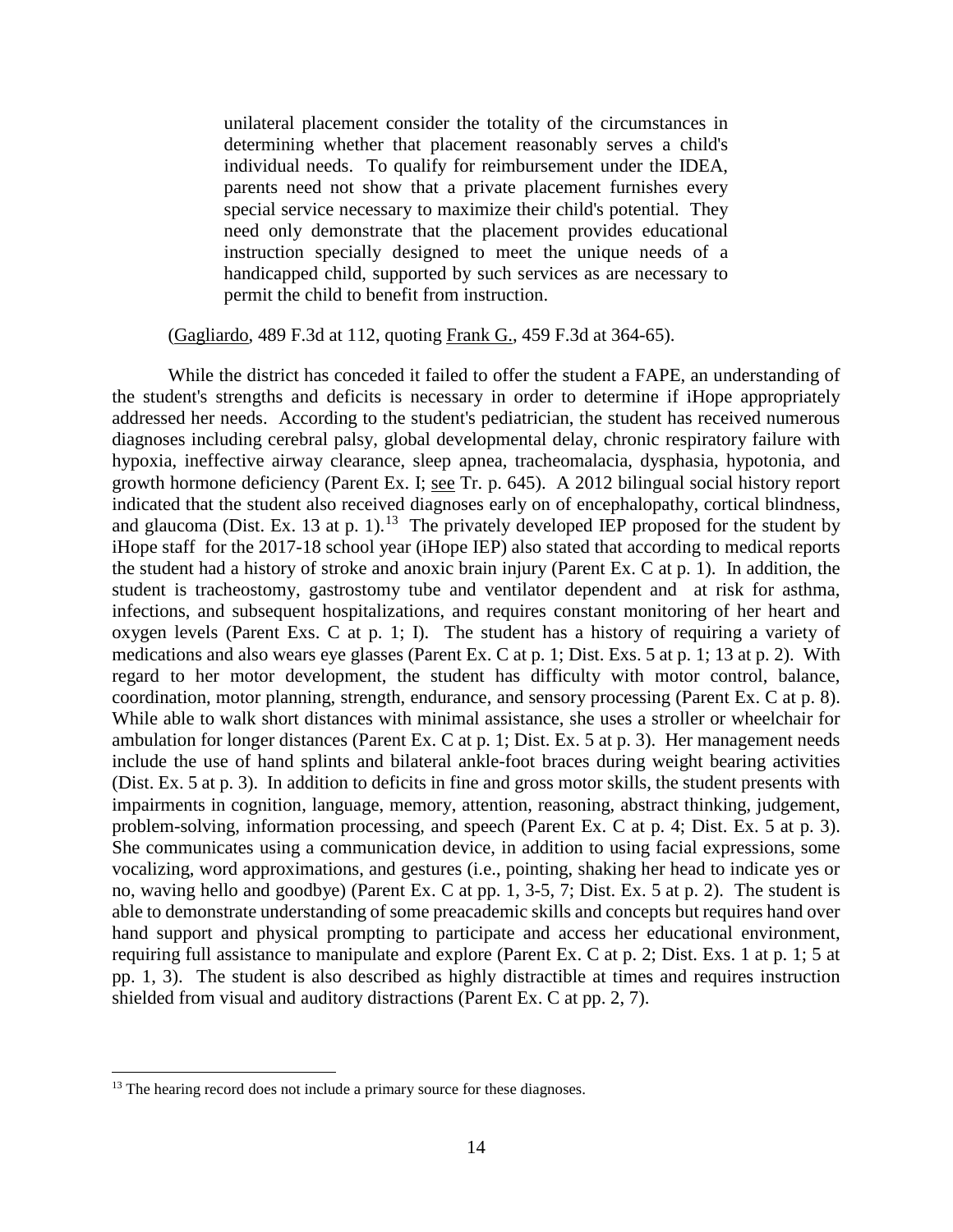#### **1. iHope General Background Information**

The hearing record includes an iHope brochure containing a "Program Description" that details the iHope mission statement and core values and also provides information regarding the iHope admissions process and an overview of the program for the 2017-18 school year (Parent Ex. F). According to the program description, iHope is a "highly specialized private school focused on educating students with brain injury" (id. at p. 2). The school provides students who have "Acquired Brain Injury" and other brain-based disorders access to the common core curriculum through a multidisciplinary approach that "incorporates the best practices from the medical, clinical and educational fields" (id.). According to the program description, students at iHope are instructed "utilizing the most effective strategies using evidenced based practices" such as "cognitive strategies, direct instruction and compensatory education (using diagnostic-prescriptive approaches), behavior management, physical rehabilitation, therapeutic intervention, social interaction and effective transition services" (id.).

The program description indicates that iHope operates on a 12-month school calendar and provides an extended school day, that runs from 8 a.m. to 5 p.m. (Tr. pp. 639-40; Parent Ex. F at p. 2).<sup>14</sup> The director of PT indicated that the school has six 6:1+1 classrooms and two 8:1+1 classrooms, and that each student is provided with a 1:1 paraprofessional to assist in their activities, academics, related services, activities of daily living (ADLs) and other health-related matters (Tr. p. 639). She further testified that the school has a therapy wing with a large therapy gym, private treatment rooms, an OT sensory gym, a larger speech-language space and a "conductive education" space (Tr. pp. 640-41). She indicated the school also has a nursing office and additional small offices where vision education takes place (Tr. pp. 640-42).

As detailed in the iHope program description, the iHope educational program focuses on the development of academic, cognitive and social skills aligned with each students' iHope IEP, which is tailored to the specific needs and capabilities of each student (Parent Ex. F at p. 4). In order to best meet the individual needs of each student, collaboration takes place between teachers, speech-language therapists, occupational therapists, physical therapists, "conductive educators," teachers of the visually impaired, hearing specialists, paraprofessionals, and families (id.). The teachers at iHope incorporate direct instruction methods into daily lessons while working with students in one-to-one or small group settings for 30-minute sessions throughout the day (id.). Methods and materials for instruction are individualized based on students' needs (id.).<sup>15</sup> According to the iHope program description, the instructional setting at iHope is controlled for visual and sound distractors to increase student focus and engagement (id.). In addition, progress on IEP goals is tracked via individualized, teacher-made data collection measures and is analyzed

<sup>&</sup>lt;sup>14</sup> Testimony by the director of PT at iHope indicated the school day begins at 8:30 and ends at 4:35 (Tr. p. 640). The student's iHope class schedule ran from 9:00 a.m. o 5:00 p.m (Parent Ex. T).

<sup>&</sup>lt;sup>15</sup> The iHope program description reflects that direct instruction is a research-supported instructional approach geared specifically towards teaching academic skills to students with brain injuries, citing "Glang 1991" (Parent Ex. F at p. 4). The iHope program description indicates that direct instruction is considered a best practice for this population, in part because of its capacity to be tailored to meeting individual learning needs (id.). The cited research was not made available in the hearing record and I decline to express any opinion regarding iHope's statements regarding "best practices."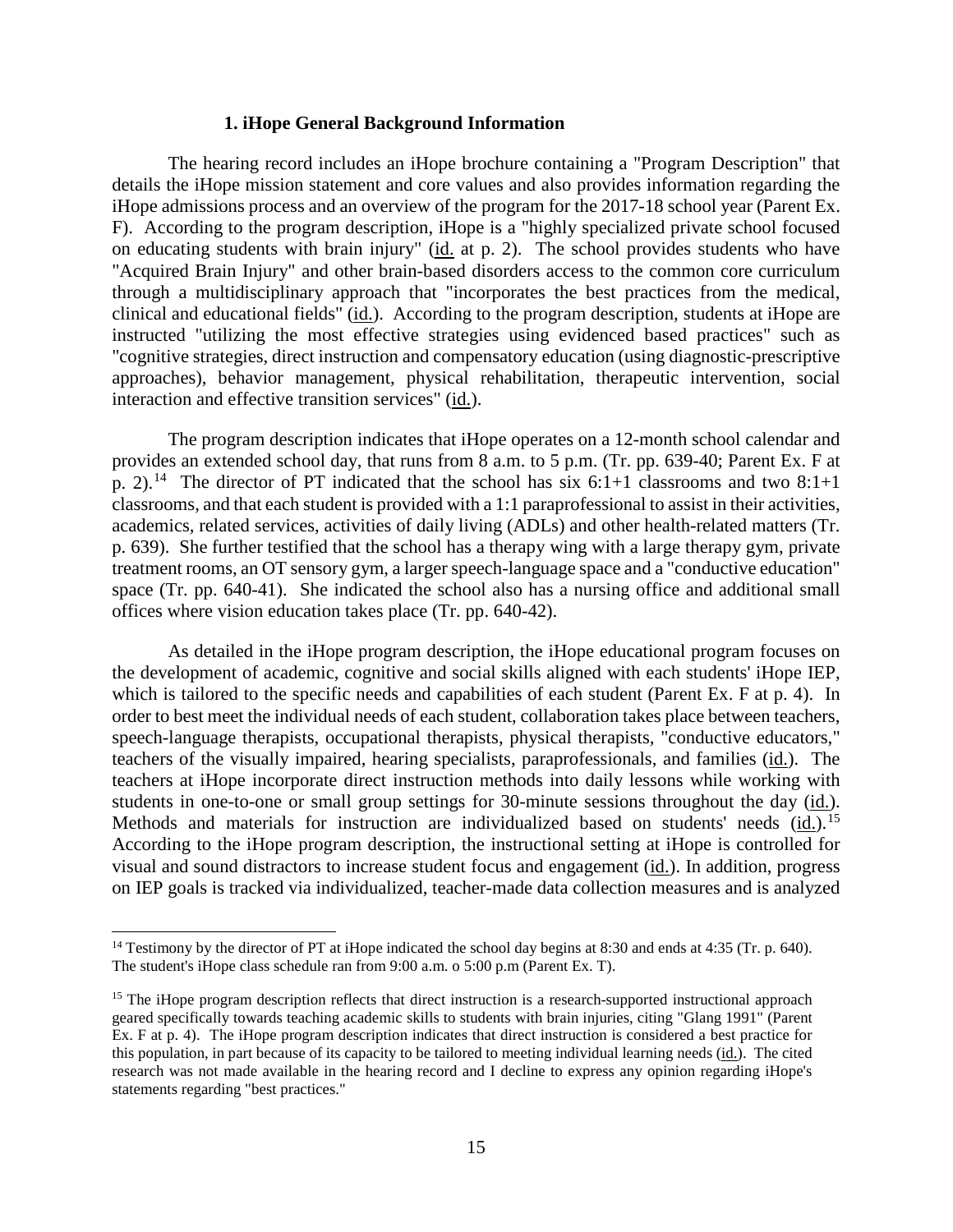and reported on a quarterly basis, allowing teachers to evaluate student progress and adjust instruction if necessary and appropriate (id.; see Tr. p. 786).

As detailed in the program description, iHope programming includes "conductive education," which the academy defines as "a psycho-educational approach that focuses primarily on the brain's ability to change and learn (neuroplasticity), the child's personality and lifestyle, and integrating physiological and medical aspects" (Parent Ex. F at p. 5). The iHope program description further describes conductive education as "an intensive, multidisciplinary holistic approach to education for individuals with cerebral palsy, brain injury, spina bifida and other motor challenges" that "approaches physical disabilities from an educational rather than a medical or paramedical perspective" and focuses on "improving the physical effects of the disability while encouraging motivation and active physical participation, to become independent and increasing [sic] self-esteem" (id.). In addition, the iHope program description indicated that the "desired outcome [of conductive education] is to internalize the intended movement and achieve maximal independence called orthofunction" (id.). The director of PT at iHope explained that "conductive education" is specific to a collaborative education-based program that includes physical, cognitive, social, and educational dynamics and is "similar to an adaptive physical education program" (Tr. p. 662). She indicated it can be done individually or in groups, where students work as a team, and includes a timing component that allows students to work on the rhythm of the movement (Tr. p. 663). The director of PT at iHope testified that conductive education is based on the neuroplasticity principle and generating neuro connections, which she stated research has shown "is beneficial to this population" (Tr. pp. 663-64).<sup>16, 17</sup>

According to the program description, iHope provides related services to students as indicated on their iHope IEP (Parent Ex. F at p. 5). Therapy is provided in a push-in or pullout model by licensed therapists (id.). Related services include but are not limited to speech-language services, assistive technology, hearing education services, "conductive education" services, OT, PT, vision education services, parent counseling and training, health and nursing services, social worker services, and specially designed vocational educational and career development (id. at pp. 5-7; see Tr. p. 639).

#### **2. iHope Program for the Student**

With respect to the student in the instant matter, the hearing record shows that while attending iHope during the 2017-18 school year, the student was eight years old and was placed in an 8:1+1 special class, with other students ages six to eight years old (Tr. pp. 750, 775). The hearing record also shows that iHope provided the student with related services, including five 60-

<sup>&</sup>lt;sup>16</sup> According to the iHope 2017-18 proposed IEP, the student participated in individual conductive education sessions and the strategies used during these sessions helped the student work toward achieving her motor goals (Parent Ex. C at pp. 2-3). The proposed IEP noted that the student had increased her strength, stamina, and independence, had made "great" progress in her walking skills, and was able to walk independently for a longer distance (id.).

<sup>&</sup>lt;sup>17</sup> In discussing iHope, the iHope director of PT described it as the only school in the area "that's focused specifically on working with this population of brain-based disorders for children that are nonverbal and nonambulatory" (Tr. p. 639).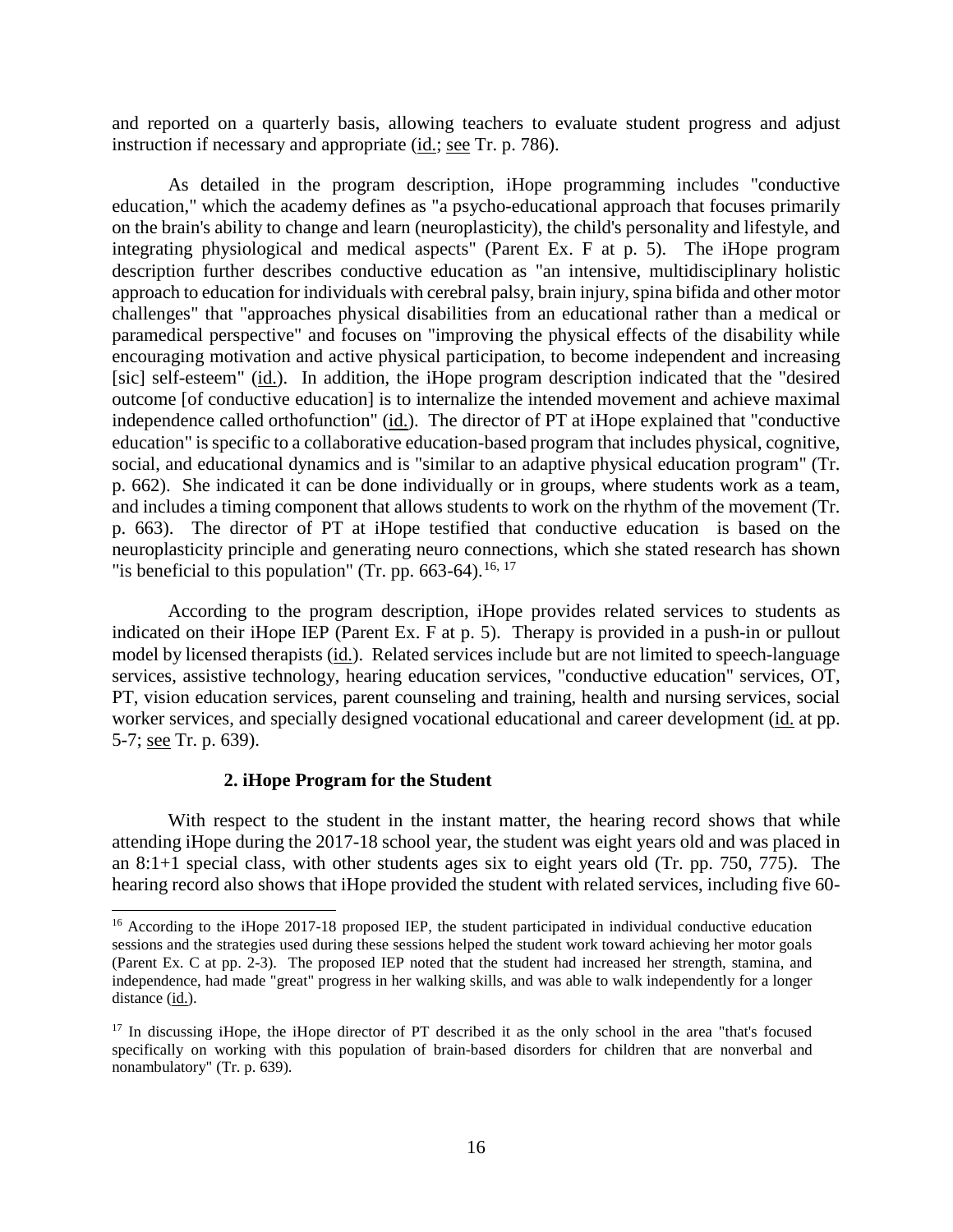minute sessions of individual PT and OT per week, each; four 60-minute sessions of individual speech-language therapy and one 60-minute session of speech-language therapy in a group per week; and two 60-minute sessions of individual assistive technology programming per week (Tr. pp. 655, 750-51; Parent Ex. C at pp. 25, 26).<sup>18</sup> The student used an assistive technology device, and was given modeling and prompting to communicate throughout her entire school day (Tr. pp. 771, 774-75). The hearing record also shows that iHope provided the student with the support of a 1:1 nurse and a 1:1 paraprofessional, and that parent counseling and training was provided one time per month for 60 minutes (Tr. p. 643; see Parent Ex. C at pp. 25-26).

The student's February 2018 iHope schedule included a 30-minute academic period each day, as well as a daily 30-minute period to address ADL skills (Parent Ex. T). The student's schedule also reflected that on four days per week she was scheduled for a 30-minute period of "para academics," fine motor skills, a social group, a morning or afternoon meeting time, and a choice time (id.).<sup>19, 20</sup> The schedule also indicated the student worked on movement three times per week, art twice per week, and sensory skills once per week for 30 minutes (id.).

The student's iHope teacher indicated that her own day consisted primarily of providing 1:1 direct instruction and stated her view that 1:1 direct instruction is the "best practice" model for teaching students like the student in this matter, who have been classified with a traumatic brain injury (Tr. pp. 746-47, 770). The teacher indicated that she provides 1:1 direct academic instruction to the student for a half hour each day and that during 1:1 direct instruction, she places the student in an area of the classroom that is free of visual distractions, sometimes using a screen that is placed around the student (Tr. pp. 747, 767). She indicated that because of the small class size, there is also reduced noise distraction (Tr. p. 747). The student's teacher further indicated that the student is given specific materials to use that meet her needs (id.). For example, when working on identifying the letters of her first name, the student used materials that were enlarged, were placed on a surface that had a darkened background and had a different textured feel, that she could place on a Velcro board (Tr. pp. 747-48). She described how, in accordance with the student's IEP goals and objectives, she gives the student a choice between two letters, as her current goal was to identify letters in a field of two (Tr. p. 786; see Parent Ex. C at p. 13). The student's teacher indicated that if the student's response was wrong, she would trace the letter with the student's finger and try again (Tr. pp. 786-87). The teacher also indicated that when working with the student, she breaks skills down into chunks and provides constant repetition, which she stated was very important for the student (Tr. p. 748). In addition, the teacher indicated that at times she also works with the student during a related service session where she pushes into the session at an agreed upon time (Tr. pp. 767-68, 777). For example, during a push-in session, she collaborated with the student's speech-language therapist on how the student could use her communication

<sup>&</sup>lt;sup>18</sup> Testimony by the director of PT at iHope and the student's special education teacher, indicated that the 3/31/17 iHope draft IEP was in fact, the "finalized" IEP that the student had been working on for the 2017-18 school year (Tr. pp. 648, 762-63).

<sup>&</sup>lt;sup>19</sup> The student's teacher described "para academics" as a time when the student's para[professional], under the supervision of the teacher, assisted the student in generalizing a skill that the teacher had been working on with the student, using repetition of the skill (Tr. p. 782).

 $20$  According to the schedule, the student was slated for two 30-minute social groups on Thursdays (Parent Ex. T).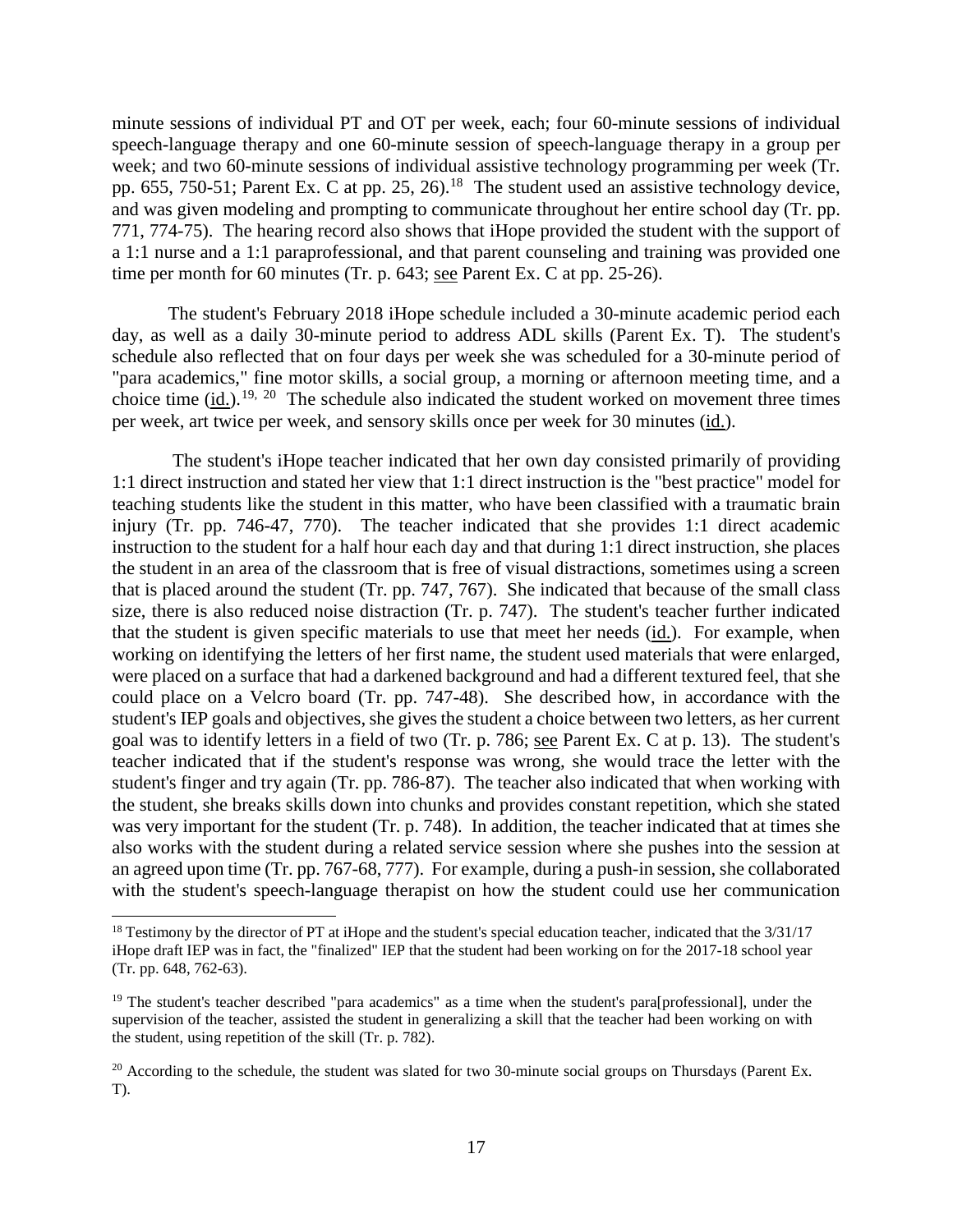device to work on answering who, what, and where questions related to a story that was read to her (Tr. pp. 751-52; 757-58; see Parent Ex. V at pp. 2, 6).

The student's teacher at iHope described some of the activities in the student's schedule, as well as how the student benefitted from each activity. According to the teacher, movement time, consisted of the student getting up and moving around in order to work on walking and gross motor skills (Tr. p. 781). The teacher indicated that the student was with her paraprofessional during movement time and explained that in addition to working on movement the student had her communication device with her and worked on social interaction and greetings (Tr. pp. 78-82). During social group time the student worked with a small group of up to three peers on an activity that allowed for turn-taking and communication (Tr. pp. 771-72). The teacher reported that in the social group students used their communication devices to greet each other, answer questions, and interact (Tr. pp. 771-72). The student was also able to work on her communication and social skills during PM meeting time, which the teacher described as a meeting of students who are in the class at that time to work on social skills and communication in the context of learning the calendar, days of the week, the date, and counting skills (Tr. p. 770).

The teacher described choice time as the student's opportunity to choose what she would like to do in the classroom such as reading a book or playing a game (Tr. p. 789). According to the teacher the student often chose a book for her paraprofessional to read with her and engage her in (Tr. pp. 789-90). The iHope teacher indicated that the school has a library with books from the preschool level up to first or second grade (Tr. p. 790).

The student's teacher indicated that during the ADL period, which is near the end of the school day, the student worked on skills related to activities of daily living, such as getting her coat on, using the bathroom, and pulling up her pants (Tr. p. 780). The teacher indicated that the student's paraprofessional was primarily involved in this instructional period  $(id.)$ <sup>21</sup>

As noted above, iHope developed an IEP for the student (Tr. pp. 762-63), which included annual goals and short-term objectives in the areas of literacy, mathematics, "conductive education," speech-language therapy, PT, OT, and assistive technology as well as goals and shortterm objectives related to the responsibilities of the student's 1:1 paraprofessional and 1:1 nurse in assisting the student's participation and in monitoring and addressing her physical, medical, and safety needs (Parent Ex. C at pp. 13-24). The iHope IEP also included an extensive list of management needs specific to the student's health and medical needs, special education needs, and related services needs (id. at pp. 11-12).

#### **3. Progress**

Turning next to the issue of whether the student progressed at iHope, a finding of progress is not required for a determination that a student's unilateral placement is adequate (Scarsdale Union Free Sch. Dist. v. R.C., 2013 WL 563377, at \*9-\*10 [S.D.N.Y. Feb. 4, 2013] [noting that evidence of academic progress is not dispositive in determining whether a unilateral placement is

<sup>&</sup>lt;sup>21</sup> The student's iHope teacher did not describe the "Fine Motor" period reflected in the student's schedule; however, her testimony indicated that the student was able to hold big Crayola markers using a loose fist grasp (Tr. pp. 787-88).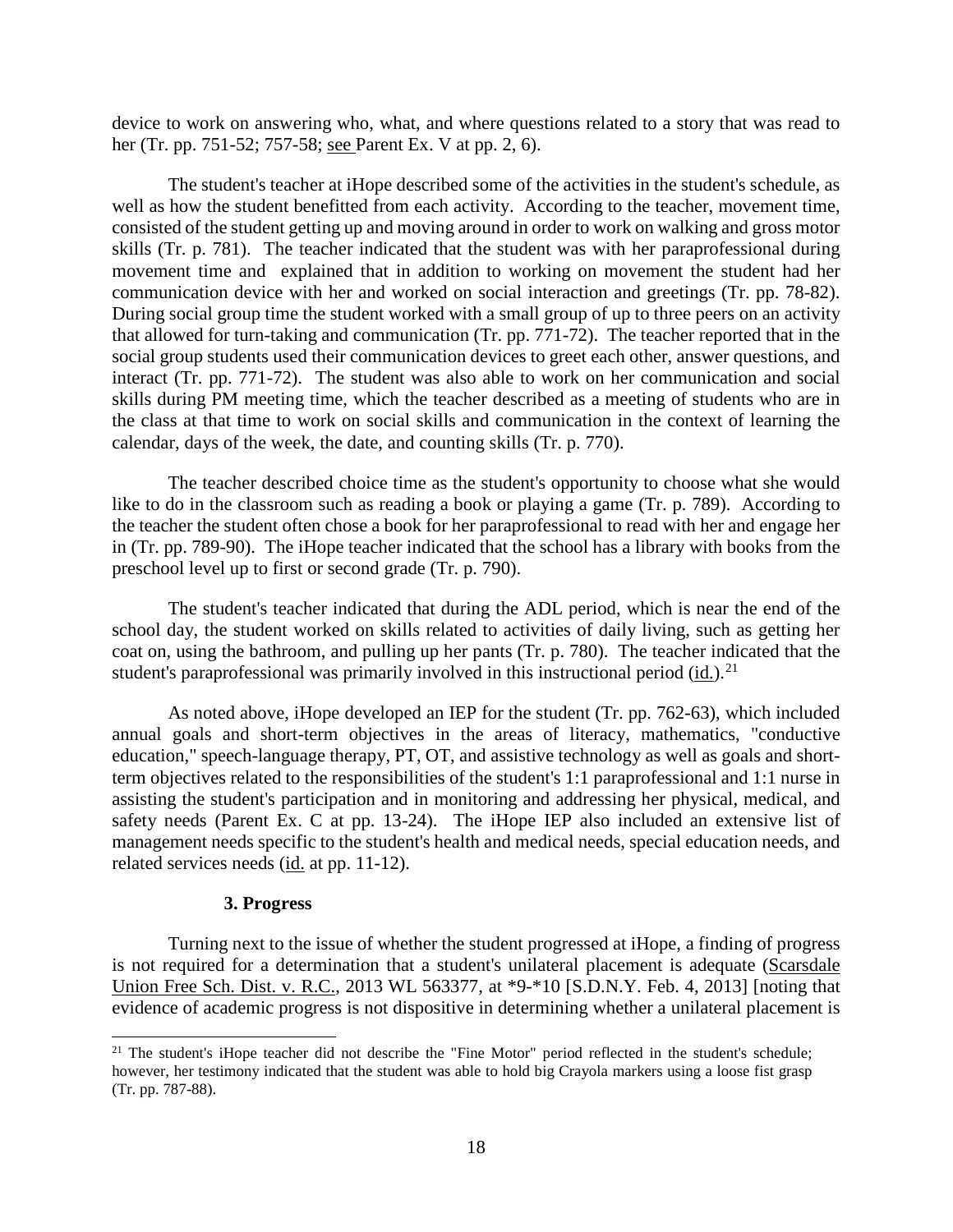appropriate]; see M.B. v. Minisink Valley Cent. Sch. Dist., 523 Fed. App'x 76, 78, 2013 WL 1277308 [2d Cir. Mar. 29, 2013]; D.D-S. v. Southold Union Free Sch. Dist., 506 Fed. App'x 80, 81, 2012 WL 6684585, [2d Cir. Dec. 26, 2012]; L.K., 932 F. Supp. 2d at 486-87; C.L. v. Scarsdale Union Free Sch. Dist., 913 F. Supp. 2d 26, 34, 39 [S.D.N.Y. 2012]; G.R. v. New York City Dep't of Educ., 2009 WL 2432369, at \*3 [S.D.N.Y. Aug. 7, 2009]; Omidian v. Bd. of Educ., 2009 WL 904077, at \*22-\*23 [N.D.N.Y. Mar. 31, 2009]; see also Frank G., 459 F.3d at 364).<sup>22</sup> However, a finding of progress is, nevertheless, a relevant factor to be considered (Gagliardo, 489 F.3d at 115, citing Berger, 348 F.3d at 522 and Rafferty v. Cranston Public Sch. Comm., 315 F.3d 21, 26-27 [1st Cir. 2002]).

In this matter, the hearing record includes a January 12, 2018 quarterly report of the student's progress toward her goals (Parent Ex. V). Although not required to demonstrate the student's program at iHope was appropriate, the progress report supports the parent's argument insofar as it reflected, with regard to academics, that the student had generally demonstrated "emerging" to "developing" abilities in all areas addressed and had "achieved" or "partially achieved" three of her ten short-term objectives in literacy (id. at pp. 1-2). Testimony by her teacher indicated that at the time of the hearing the student had almost achieved one additional literacy objective and had almost achieved one of her three mathematics benchmarks (Tr. pp. 756- 57).

In finding that the student did not make academic progress, the IHO compared the literacy goals and short term objectives on the May 2017 and January 2018 progress reports and indicated that the goals were repeated and it was impossible to tell what the student was working on (IHO Decision at p 15); however, a comparison of the goals and short term objectives is indicative of progress as more was being asked of the student as of the January 2018 progress report. For example, a literacy goal on the May 2017 progress report was for the student to "identify her name within a sentence and within the classroom environment," while the January 2018 progress report included a goal that targeted the student's ability to identify specific letters (those in her first name) (compare Parent Ex. M at p. 1, with Parent Ex. V at p. 1). Another literacy goal on the May 2017 progress report targeted the student's ability to answer "wh" questions, which was similar to a goal on the January 2018 progress report (compare Parent Ex. M at p. 1 with Parent Ex. V at p. 2). However, in reviewing the short-term objectives attached to the goals, as of the May 2017 progress report the student "partially achieved" the objective for answering "what" questions in 4/5 trials, while as of January 2018 the student achieved an objective for answering "who, what, and where" questions in 3/5 trials (id.). Contrary to the IHO's finding, the progress reports identified the skills

 $22$  Conversely, the Second Circuit has also noted that progress made in a unilateral placement, although "relevant" to the court's review" of whether a unilateral placement was appropriate, is not sufficient in itself to determine that the unilateral placement offered an appropriate education (Gagliardo, 489 F.3d at 115; see Frank G., 459 F.3d at 364 [holding that although a student's "[g]rades, test scores, and regular advancement [at a private placement] may constitute evidence that a child is receiving educational benefit, . . . courts assessing the propriety of a unilateral placement consider the totality of the circumstances in determining whether that placement reasonably serves a child's individual needs"]; Lexington County Sch. Dist. One v. Frazier, 2011 WL 4435690, at \*11 [D.S.C. Sept. 22, 2011] [holding that "evidence of actual progress is also a relevant factor to a determination of whether a parental placement was reasonably calculated to confer some educational benefit"]).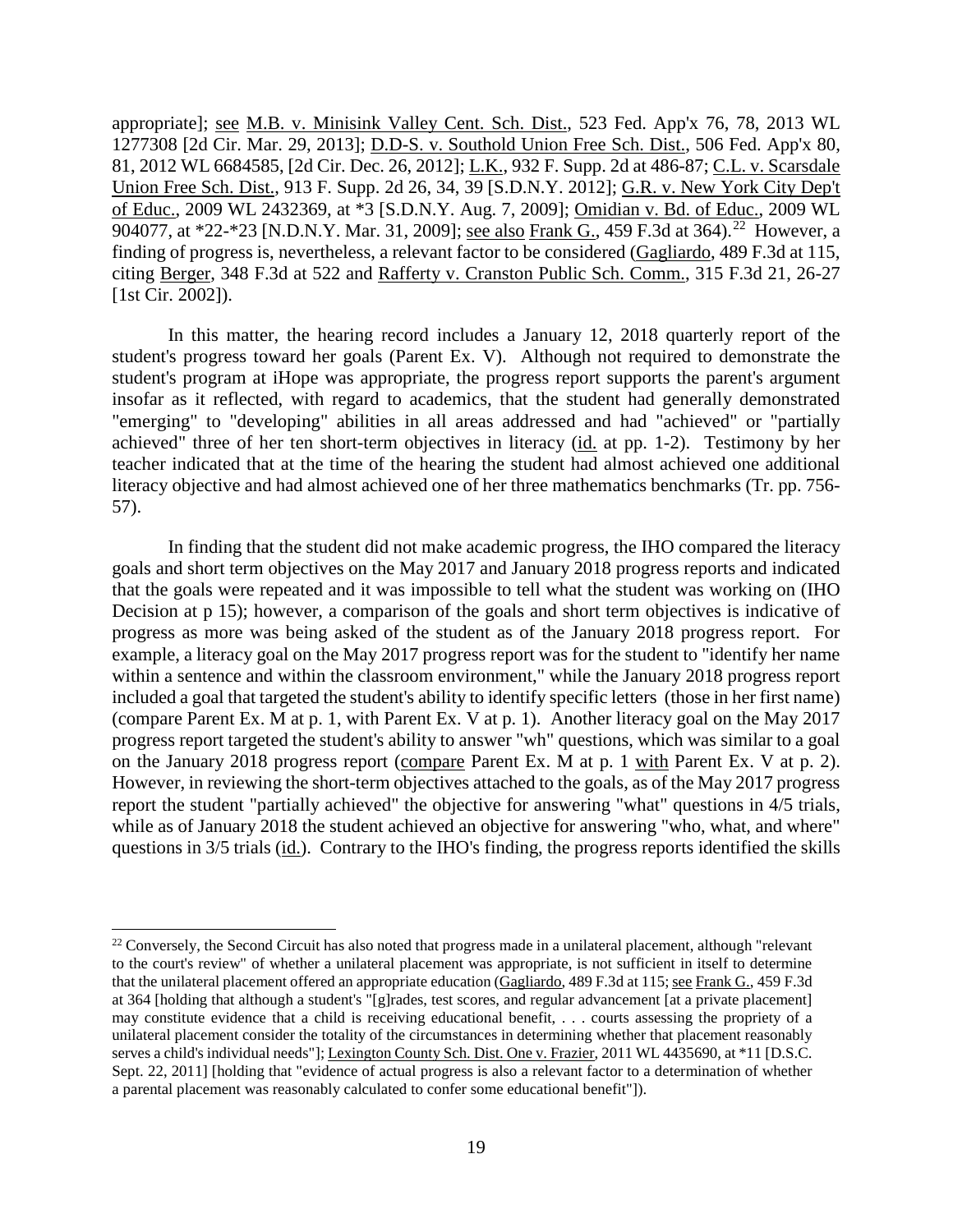the student was working on and indicated that the student was working on additional skills as of the January 2018 progress report.

With regard to OT, the report indicated the student demonstrated "emerging" ability in two of her nine short-term objectives, "developing" ability in five objectives, and that she had partially achieved two of her short-term objectives (Parent Ex. V at pp. 3-4). However, testimony by the director of PT at iHope indicated that she spoke to the student's providers in preparation for the hearing, who indicated that there had been progress toward almost every goal in every discipline (Tr. p. 665). She noted that the student's occupational therapist indicated that since the time of the progress report, the student had increased from 60 to 75 percent achieved on her first dressing objective (donning a shirt) (Tr. p. 668), from 55 to 70 percent on her second objective (managing clothing fasteners), and from 30 to 50 percent achieved on her third objective (toileting) (Tr. pp. 668-69; see Parent Ex. V at p. 3). In addition, according to the director of PT, the student's occupational therapist indicated that the student was actually enjoying practicing dressing as they played dress-up games and pretend games while working on dressing skills (Tr. p. 668).

With regard to the student's progress in PT, the student demonstrated "emerging" abilities in four of her nine short-term objectives and "developing" ability in five short-term objectives (Parent Ex. V at pp. 4-5). In addition, the director of PT indicated the student had made further progress since the time of the progress report, and had achieved her annual goal to squat, reach for an object, and return to standing (Tr. pp.  $669-70$ ).<sup>23</sup>

With regard to the student's progress in speech-language therapy, the report reflected that of the 11 short-term objectives addressed at that time, the student demonstrated "emerging" abilities on one objective, "developing" abilities on six objectives, had "partially achieved" three objectives, and had "achieved" one objective (Parent Ex. V at pp. 5-8). In addition, the director of PT testified that at the time of the hearing the student had increased her ability to follow two-step directives from 40 to at least 60 percent accuracy (Tr. p. 672). She also testified that the student's speech-language therapist had recently told her that the student's attention had improved, that she was "more interested," and was having some success (Tr. pp. 672-73).

The progress report reflected that the student's progress on her "conductive education" goals included "emerging" ability on one of her ten short-term objectives, "developing" ability on two short-term objectives, and that the student had "partially achieved" four short-term objectives and fully "achieved" three of the short-term objectives (Parent Ex. V at pp. 8-9). Testimony by the director of PT indicated that since the January 2018 progress report, the student had achieved all four of the short-term objectives for her first conductive education goal, which related to the student's ability to negotiate an obstacle course independently (Tr. p. 674; see id. at p. 8).

Lastly, the parent testified that in addition to the quarterly progress reports, the school sent the student's progress reports to her, weekly (Tr. p. 797). She testified that since attending iHope, the student no longer required support under her arms while walking, could communicate by pointing and using the LAMP program, was able to use scissors to cut, and could verbalize several

 $^{23}$  The director of PT was asked during the hearing to highlight one additional area of progress from each specific related service, since the progress report was issued in January 2018 (Tr. pp. 665, 669).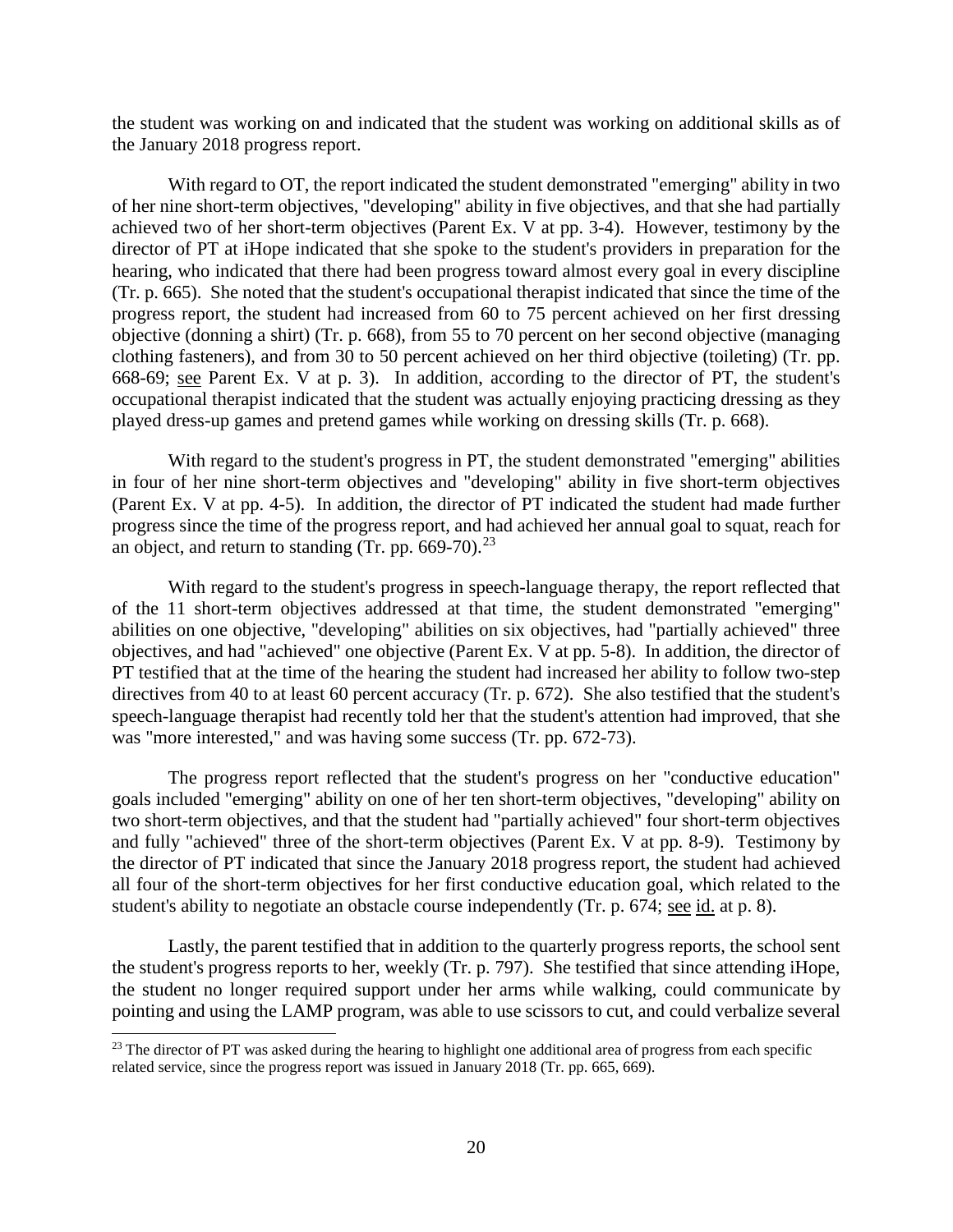words including yes, no, Dad, Mom, abuela (grandmother), and a few numbers and letters (Tr. p. 798).<sup>24</sup>

Overall, while I understand the IHO's concerns that the majority of the student's program is provided through related services and that iHope only provides the student with academic instruction for 4.5 hours per week, based on the above, iHope provided a program that addressed the student's deficits. In particular, iHope provided the student with instruction in an 8:1+1 special class, PT and OT to address her fine and gross motor deficits, speech-language therapy to address her communication deficits, and the provision of a 1:1 paraprofessional to address her mobility, attention, and instructional needs, as well as a 1:1 nurse to address her medical needs at school. 25 In addition, I note that the academic goals and short -term objectives contained in the iHope IEP were similar to those found in the district's proposed IEP and, as detailed above, the hearing record shows that the student made some progress toward achieving those goals (compare Dist. Ex. 5 at pp. 5-6 with Parent Ex. V at pp. 1-2); The student's needs are detailed and complex and that iHope chose to focus more heavily on the student's functional needs than her academic needs does not make it inappropriate in this instance.

#### **C. Equitable Factors**

The parent asserts that the IHO erred in finding that equitable considerations weigh against awarding the parent tuition reimbursement at iHope for the 2017-18 school year. The final criterion for a reimbursement award is that the parents' claim must be supported by equitable considerations. Equitable considerations are relevant to fashioning relief under the IDEA (Burlington, 471 U.S. at 374; R.E., 694 F.3d at 185, 194; M.C. v. Voluntown Bd. of Educ., 226 F.3d 60, 68 [2d Cir. 2000]; see Carter, 510 U.S. at 16 ["Courts fashioning discretionary equitable relief under IDEA must consider all relevant factors, including the appropriate and reasonable level of reimbursement that should be required. Total reimbursement will not be appropriate if the court determines that the cost of the private education was unreasonable"]; L.K. v. New York City Dep't of Educ., 674 Fed. App'x 100, 101 [2d Cir. Jan. 19, 2017]). With respect to equitable considerations, the IDEA also provides that reimbursement may be reduced or denied when

<sup>&</sup>lt;sup>24</sup> As indicated in the student's August 2017 IEP, LAMP stands for language acquisition through motor planning (Dist. Ex. 5 at p. 2). During the hearing the LAMP program was described as a program on the student's iPad (i.e. an app) that she used for communication and that targeted vocabulary (see Tr. pp. 772, 796-97).

<sup>&</sup>lt;sup>25</sup> While conductive education may have been the preferred method at iHope and I reach a different conclusion than the IHO overall regarding the appropriateness of iHope, I decline to go so far as to explicitly overturn the IHO's conclusions regarding the efficacy of conductive education, at least as it relates to the student in this case. The research referenced by the director of PT at iHope was not offered into evidence (see Tr. pp. 663-64), and the only New York State guidance that I am aware of that discusses conductive education relates to early intervention services (e.g. IDEA Part C services administered by the Department of Health) which indicates that "[n]o adequate evidence was found to demonstrate the effectiveness of conductive education as an intervention for young children who have a motor disorder" and expresses the concern that [t]he conductive education approach may be time-intensive, expensive, and incompatible with other therapies." ("Clinical Practice Guideline: Quick Reference Guide. Motor Disorders, Assessment and Intervention for Young Children (Age 0-3 Years)," Publication No. 4961 [2006], available at https://www.health.ny.gov/publications/4961.pdf). I agree with the IHO insofar as it is difficult to see how the conductive education service or in this case is clearly distinguishable from the PT and OT services that the student receives, but that does not render the unilateral placement inappropriate, especially when viewed in the totality of the circumstances.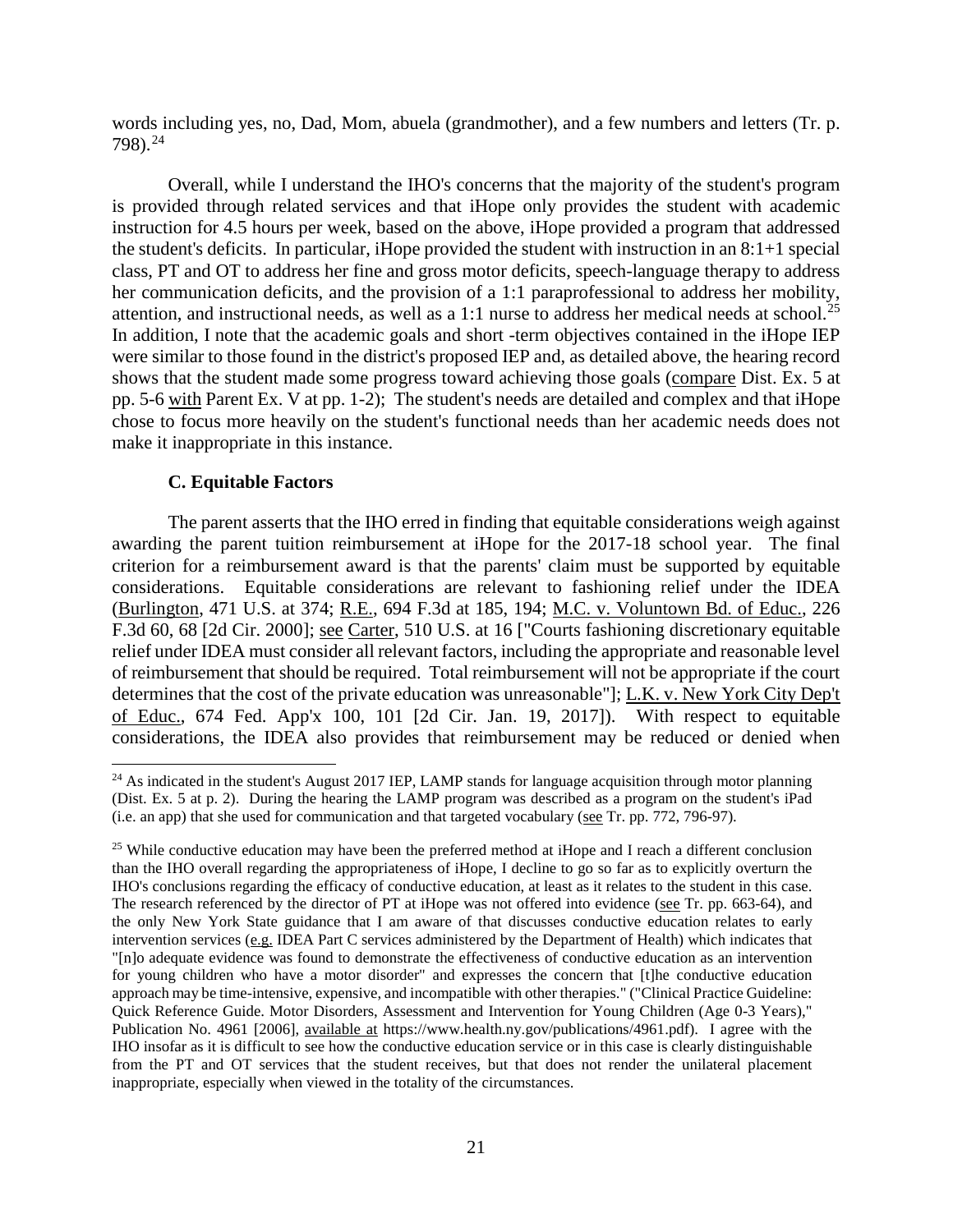parents fail to raise the appropriateness of an IEP in a timely manner, fail to make their child available for evaluation by the district, or upon a finding of unreasonableness with respect to the actions taken by the parents (20 U.S.C. § 1412[a][10][C][iii]; 34 CFR 300.148[d]; E.M. v. New York City Dep't of Educ., 758 F.3d 442, 461 [2d Cir. 2014] [identifying factors relevant to equitable considerations, including whether the withdrawal of the student from public school was justified, whether the parent provided adequate notice, whether the amount of the private school tuition was reasonable, possible scholarships or other financial aid from the private school, and any fraud or collusion on the part of the parent or private school]; C.L., 744 F.3d at 840 [noting that "[i]mportant to the equitable consideration is whether the parents obstructed or were uncooperative in the school district's efforts to meet its obligations under the IDEA"]).

Reimbursement may be reduced or denied if parents do not provide notice of the unilateral placement either at the most recent CSE meeting prior to their removal of the student from public school, or by written notice ten business days before such removal, "that they were rejecting the placement proposed by the public agency to provide a [FAPE] to their child, including stating their concerns and their intent to enroll their child in a private school at public expense" (20 U.S.C. § 1412[a][10][C][iii][I]; see 34 CFR 300.148[d][1]). This statutory provision "serves the important purpose of giving the school system an opportunity, before the child is removed, to assemble a team, evaluate the child, devise an appropriate plan, and determine whether a [FAPE] can be provided in the public schools" (Greenland Sch. Dist. v. Amy N., 358 F.3d 150, 160 [1st Cir. 2004]). Although a reduction in reimbursement is discretionary, courts have upheld the denial of reimbursement in cases where it was shown that parents failed to comply with this statutory provision (Greenland, 358 F.3d at 160; Ms. M. v. Portland Sch. Comm., 360 F.3d 267 [1st Cir. 2004]; Berger v. Medina City Sch. Dist., 348 F.3d 513, 523-24 [6th Cir. 2003]; Rafferty v. Cranston Public Sch. Comm., 315 F.3d 21, 27 [1st Cir. 2002]); see Frank G., 459 F.3d at 376; Voluntown, 226 F.3d at 68).

The IHO first addressed the parent's conduct, as well as the conduct of the staff at iHope and the parent's counsel (see IHO Decision at p. 16 ["The actions taken by the parent either acting on her own or with both her attorney and with iHope demonstrate that equitable considerations do not favor the parent"]). The IHO listed several factors as indicative of the parent's lack of cooperation (id. at pp. 16-17). In particular, the IHO noted that the June 19, 2017 letter requesting an annual review, purportedly written by the parent, indicated that "'[t]ime is of the essence to ensure my daughter has an appropriate IEP in place before the start of the new school year in July 2017"" (id.). The letter further requested that the CSE meeting be scheduled after 4:00 p.m. to allow for the student's doctors to be available in case there were specific questions for them; however, according to the IHO's reasoning, the parent "certainly did not act like time was of the essence" and had "never before mentioned to the CSE that she required that the IEP meeting time be held after 4:00 PM" (id. At p. 17). Moreover, the IHO noted that the parent admitted she did not write the letter requesting a meeting after 4:00 p.m. (id.). The IHO also noted that the parent failed to make an effort to attend CSE meetings by telephone, failed to attend appointments for evaluations and social history updates, and failed to provide medical forms on time (id. at p. 17). The IHO also determined that the parent's testimony as to why she was not able to attend CSE meetings during the school day lacked credibility (id. at p. 17). Based on the above, the IHO found that the parent was "totally complicit" in creating a situation which made it impossible for the [district] to provide FAPE" (id.).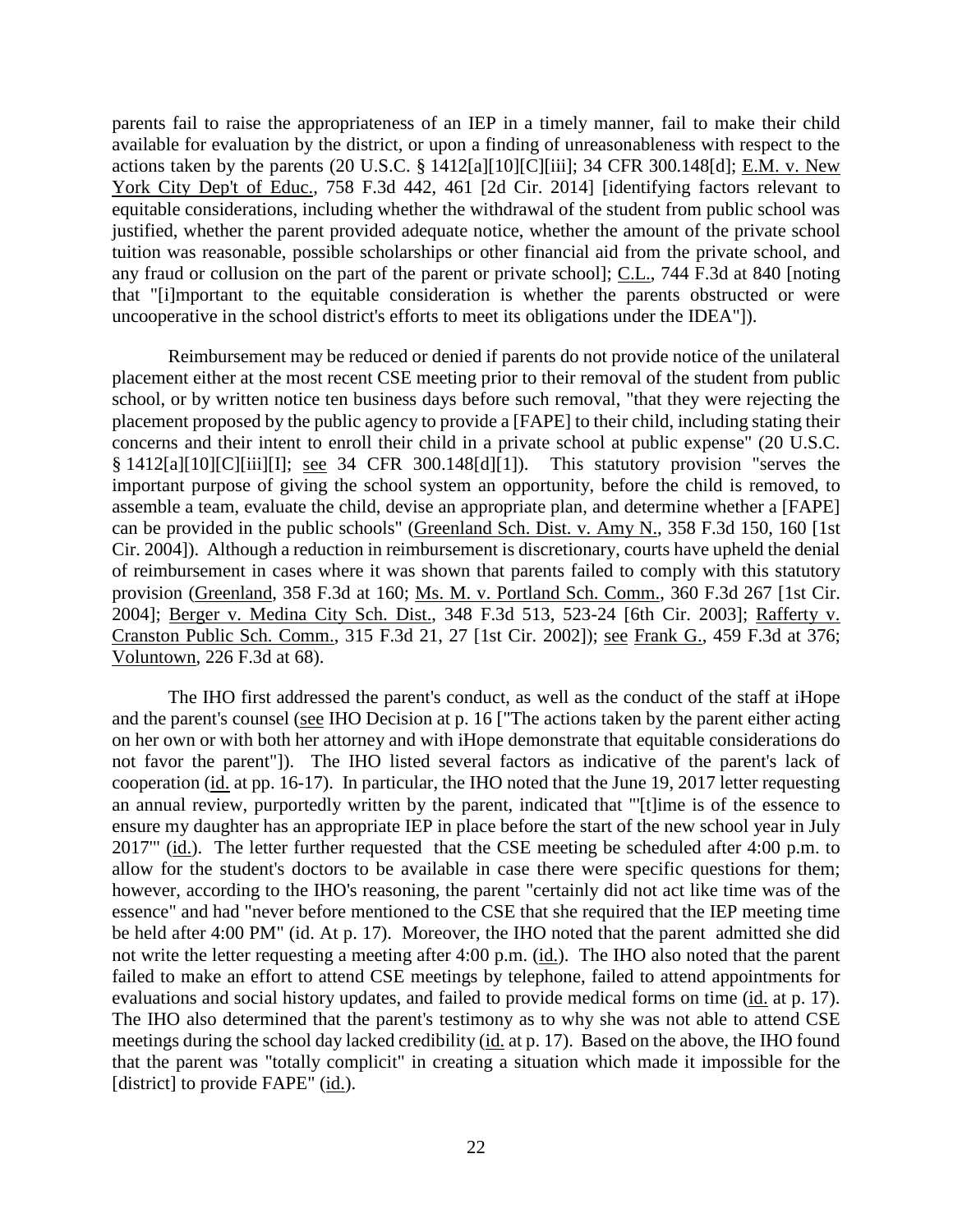As the parent's cooperation with the CSE process is at issue, a full review of the events leading up to the May 2017 and August 2017 CSE meetings is necessary.

On January 11, 2017 the district notified the parent that it had scheduled a CSE meeting for 9:00 a.m. on January 30, 2017 to conduct an annual review of the student's program and to develop a new IEP for the student (Tr. pp. 156-57; Dist. Exs. 2a at p. 1; 20 at p. 8; see Dist. 8 at p. 1).26 In a letter to the CSE chairperson dated January 25, 2017, counsel for the parent requested that the district conduct a psychoeducational evaluation, updated social history, and an updated classroom observation of the student prior to her annual review for the 2017-18 school year (Parent Ex. W at p. 1).<sup>27, 28</sup> Counsel for the parent further requested that the district provide any district documents or packets that needed to be updated on an annual basis for the 2017-18 school year, as well as a medical forms packet to continue nursing services for the 2017-18 school year (id.). The letter requested that, once the evaluations were completed and the parent received copies of them, the district coordinate with the education program director at iHope "to identify a date and time whereby all of the mandated participants are available (i.e., student's current special education teacher, related service providers, and parent(s))." ( $\underline{id}$ ). The letter stated that once a date had been determined the iHope education program director would be able to provide the CSE, in advance of the meeting, "with all of the student's updated Progress Reports and any [district] forms necessary to continue services" for the 2017-18 school year (id.). The parent also asked that the district send her a draft of the student's proposed IEP at least five days prior to the CSE meeting (id. at p. 2). The parent's attorney emailed the CSE chairperson on January 26, 2017, informing the district that the meeting scheduled for January 30, 2017 "[wa]s NOT happening, since the parents and some of the other mandated members of the IEP team [we]re not available" and because the parent had not received the requested evaluations and information outlined in the attorney's previous letter (Tr. pp. 164-65; Dist. Ex. 20 at p. 7; see Tr. pp. 480-81; Parent Ex. W at p. 1; Dist. Ex. 8 at p. 1).<sup>29</sup>

On January 30, 2017, the district sent the parent an "appointment letter" indicating an "SHU" (social history update) and psychoeducational evaluation had been scheduled for February 21, 2017 at 10:30 a.m. (Tr. pp. 169-70; Dist. Ex. 20 at p. 7; see Dist. Ex. 8 at p. 1). The parent did

 $26$  A January 11, 2017 entry in the district's SESIS log also indicated that a notice was sent to the parent requesting any new testing and provider and teacher progress reports (Dist. Ex. 20 at p. 8). According to the SESIS log, the request for updated teacher and therapy reports was reiterated in a conversation with the parent that took place on January 20, 2017 (id.).

<sup>&</sup>lt;sup>27</sup> Parent Ex. W is described in the hearing record as a January  $25$ ,  $2017$  letter from the parent's counsel to the CSE chairperson requesting medical evaluations (Tr. p. 129; see Parent Ex. W, Tr. pp. 571, 590). It appears that "Parent Exhibit W" was marked as "Parent Exhibit G," but could not be entered as "Parent Exhibit G" because the Parent had entered a memorandum as "Parent Exhibit G" as part of the pendency portion of the hearing (Tr. pp. 129-30).

<sup>&</sup>lt;sup>28</sup> The hearing record indicates that the district received the January 25, 2017 letter requesting revaluations on January 30, 2017; however, the SESIS log indicates that counsel for the parent emailed a copy of the letter to the district on January 25, 2017 (see Dist. Exs. 8 at p. 1; 20 at p. 7).

<sup>&</sup>lt;sup>29</sup> Although not stated directly, it appears that counsel for the parent used the term "other mandated members of the IEP team" in reference to staff from iHope (see Tr. pp. 164-65, 480-81; Dist. Ex. 20 at p. 7; Parent Ex. W).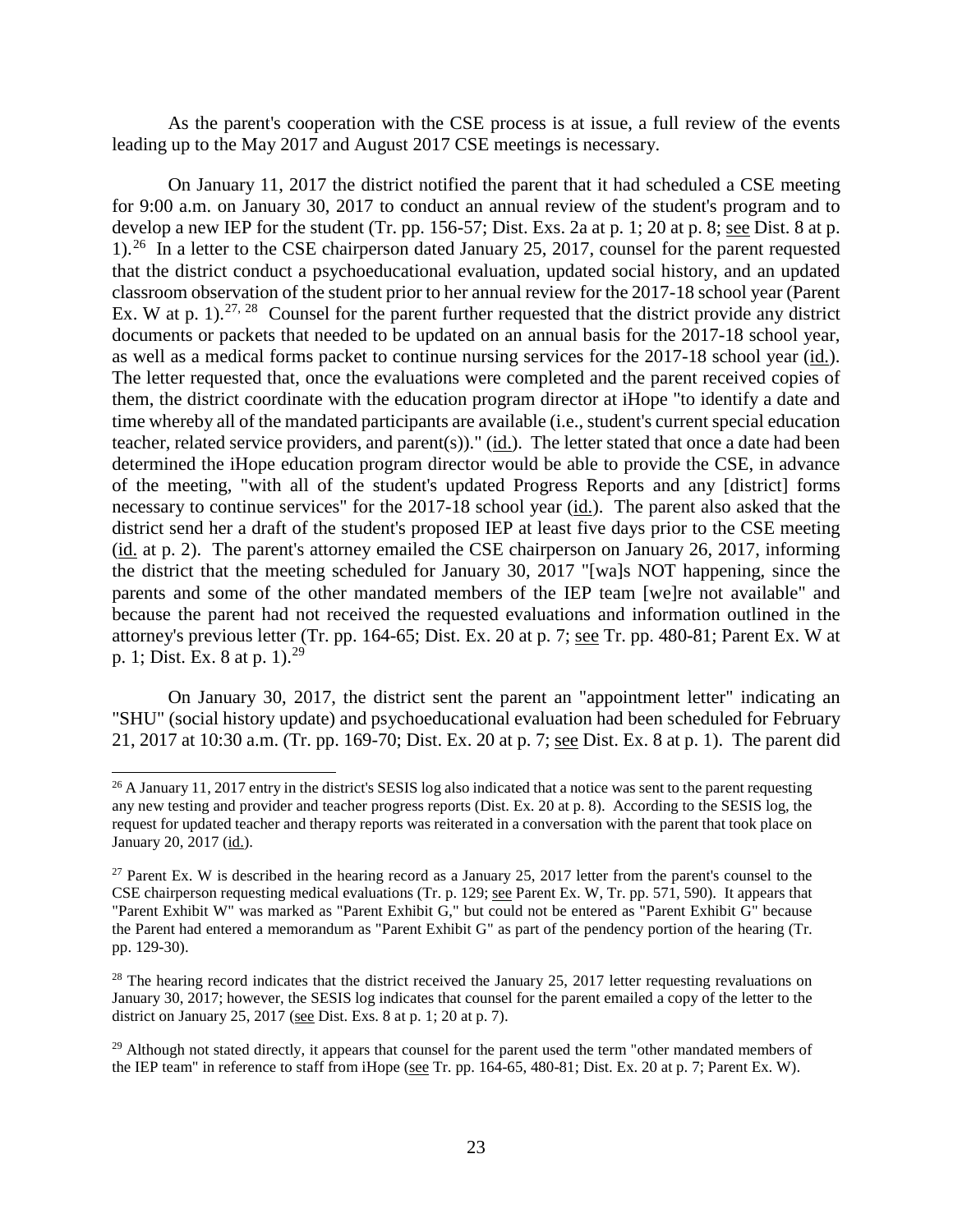not show for the scheduled appointment; however, when the district reached out to her to determine why she missed the appointment the parent indicated she had been at the hospital with the student, who was having respiratory problems (Dist. Ex. 20 at p. 7). A contemporaneous Special Education Student Information System (SESIS) log entry of the district indicated that the scheduling secretary would call the parent later in the week to have the social history update completed by telephone and to attempt to make arrangements to have the psychoeducational evaluation completed at a more convenient location (id.). The SESIS log indicated that an appointment letter was sent to the parent on March 3, 2017, scheduling a social history update and a psychoeducational reevaluation on March 19, 2017, a Sunday, at 10:30 a.m. ( $\underline{\text{id.}}$ ; see Tr. pp. 366-67).<sup>30</sup> However, the log indicated on March 19, 2017 that the parent was a "NO SHOW" for this appointment (id.). The district's SESIS log reflected that, on May 2, 2017, the scheduling secretary left a message for the parent to return her call regarding a convenient testing location and indicated in the meantime, the student would be scheduled for another appointment on May 18, 2017 at 4:00 p.m. (id.).<sup>31</sup> That same day an appointment letter was sent to the parent for a social history update and psychoeducational evaluation on May 18th (id. at p. 6).

The SESIS log reflected that on May 10, 2017, the district sent the parent a notice of a CSE meeting—specifically, a reevaluation/annual review—for May 25, 2017 at 1:00 p.m. (Dist. Exs. 3 at p. 1; 20 at p. 6; see Dist. Ex. 8 at p. 1). The log also indicated that on May 11, 2017, the social worker for the CSE team sent notification of this meeting to the associate program director of iHope, via email (Dist. Ex. 20 at p. 6).<sup>32</sup> The associate program director of iHope responded on May 15, 2017, indicating that the "IEP team" from iHope was unable to meet at the proposed time and requested a new date with a meeting time after 4:00 p.m. (Tr. p. 482; Dist. Ex. 20 at p. 6; see Dist. Ex. 8 at p. 1).<sup>33</sup> On May 17, 2017, the district sent an appointment notice for a CSE meeting to take place on May 24, 2017 at 1:00 p.m. (Dist. Exs. 4 at p. 1; 20 at p. 6; see Dist. Ex. 8 at p.  $1$ .<sup>34</sup> According to the SESIS log, later that day, the district social worker notified the associate program director at iHope, via email, that the new meeting had been scheduled for 1:00 p.m. on May 24 and asked for confirmation of iHope's participation (Dist. Ex. 20 at p. 6).

<sup>&</sup>lt;sup>30</sup> The SESIS log also indicated a telephone conversation with the parent confirming the parent's address because a copy of the classroom observation had been "returned to sender" and further inquiring about the parent's consent for assessments which had been mailed to the parent (Dist. Ex. 20 at p. 7). According to the log, the parent indicated that the classroom observation and consents could be emailed to her (id.).

<sup>&</sup>lt;sup>31</sup> The SESIS log does not indicate whether the parent was available and/or participated in the May 18th social history update (see Dist. Ex. 20 at pp. 5-6). The district school psychologist testified that she did not think the parent showed for the May 18th evaluation (Tr. p. 368). She explained "the 18th, obviously, we didn't hold a social history, because we would have hold another one in September" (Tr. p. 371). The district conducted a social history update on September 27, 2017 (Dist. Ex. 14).

 $32$  The associate program director at iHope (Parent Ex. L at p. 2) is alternately referred to as the educational director for iHope by the district school psychologist (Tr. pp. 183-84).

<sup>&</sup>lt;sup>33</sup> The parent testified that she did not attend the May 25, 2017 CSE meeting "because[of] the time" (Tr. p. 810).

<sup>&</sup>lt;sup>34</sup> The district school psychologist testified that she was aware at this time that the parent had requested the student's CSE meeting be scheduled between 4:00 p.m. and 7:00 p.m. (Tr. pp. 278-80).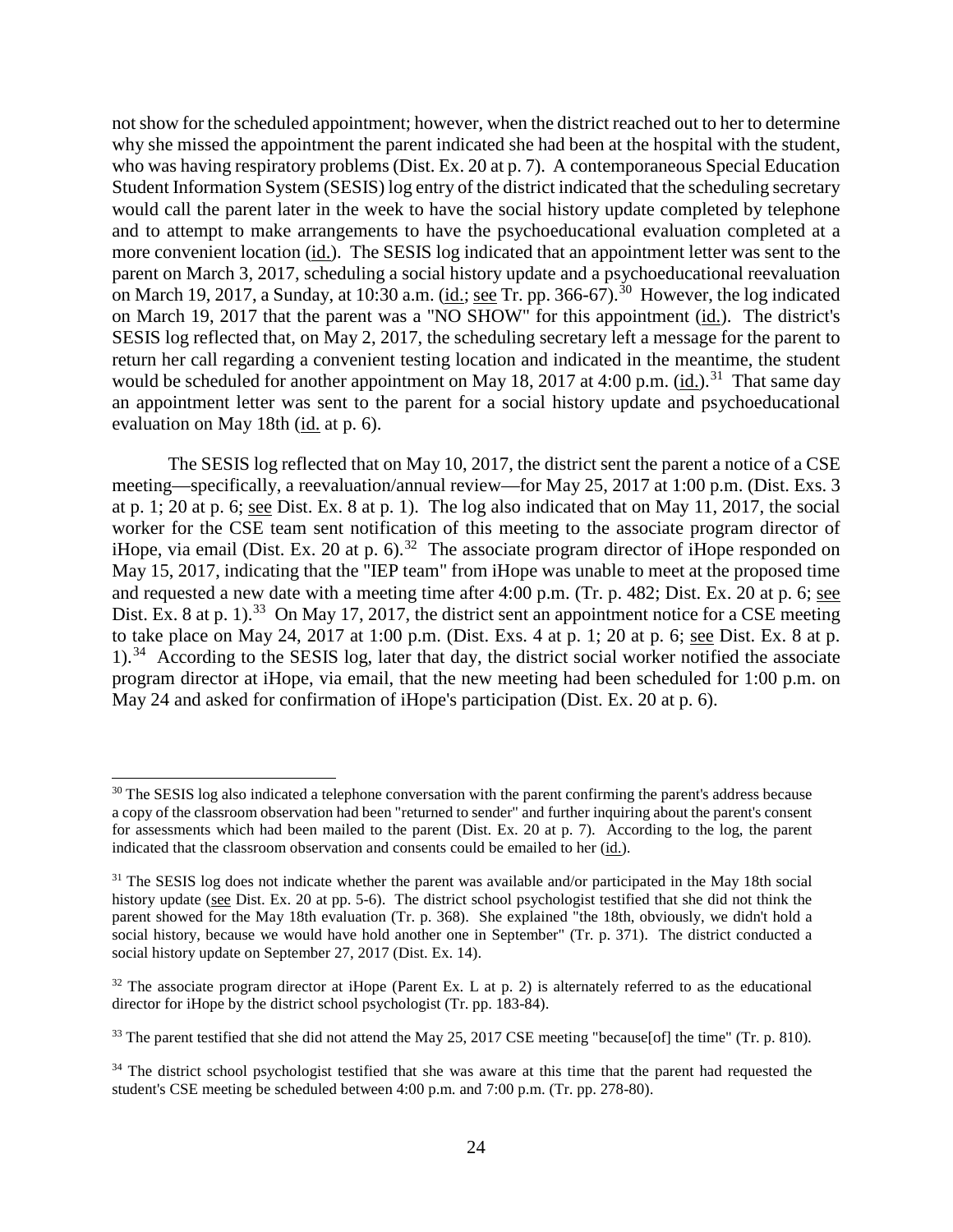Prior written notice, dated May 18, 2017, was sent to the parent reiterating the sequence of events related to scheduling a CSE meeting for the student for the 2017-18 school year, including iHope's request for a meeting after 4:00 p.m. (Dist. Ex. 8 at p. 1). However, the notice also stated that "[a]s normal CSE business hours are from 8am-4pm, the CSE will proceed on 5/24/17 at 1:00pm with this meeting to ensure that FAPE is timely offered for the 2017-18 school year" (id. at pp. 1-2).

By email dated May 19, 2017, the associate program director of iHope advised the district that it could not go forward with scheduled CSE meeting, that the parents, student, and staff would not be available, and that a mutually agreeable date must be set (Dist. Ex. 20 at p. 5; see Tr. pp. 179-80).

Also, on May 19, 2017, and in response to the notice of the May 24, 2017 CSE meeting, the parent's attorney wrote a letter to the CSE chairperson requesting that the meeting be rescheduled to a time that was convenient for the parent, specifically, closer to 4:00 p.m. (Parent Ex. J at pp. 1-2). The letter indicated that the parent was "eager to participate in the development of the IEP" for the 2017-18 school year and did not consent to the district proceeding with the meeting without the parent present (id. at p. 1). The letter further indicated that the student's special education teacher and related service providers were not invited to the meeting; that the parent should be provided with all evaluations and assessments prior to the meeting; and that the prior written notice inaccurately indicated that the district made multiple attempts to schedule the CSE meeting at a time that was convenient for the parent (id. at pp. 1-2). Counsel for the parent indicated that the district ignored the parent's preference and availability for a meeting in the late afternoon and scheduled a meeting for May 24, 2017 at 1:00 p.m. (id. at p. 2). The parent's attorney asserted that the district had not made any attempt to schedule the student's annual review at a mutually agreed upon date and time before unilaterally deciding to hold the meeting without the parent (id.). In closing, the parent's attorney indicated the parent was eager to meet with the district to develop an IEP and placement for the student for the 2017-18 school year, with the appropriate IEP team composition and at a time that worked for all participants (id.). The parent requested that the district reschedule the CSE meeting at a time closer to 4:00 p.m. and provide all required reports and notifications in writing, prior to the proposed meeting  $(id.)$ <sup>35</sup>

According to the SESIS log, on May 24, 2017, shortly after the CSE meeting was scheduled to convene, the special education teacher for the CSE called the parent to ensure her participation in the meeting scheduled for that day (Dist. Ex. 20 at p. 4; see Tr. pp. 372-73). When she reached her, the parent indicated she was unable to participate and requested time to call her lawyer; however, while the CSE team waited on the phone for the parent to speak to her lawyer and return to their call, the parent hung up (Tr. p. 373; Dist. Ex. 20 at p. 4).<sup>36</sup> The CSE team also contacted iHope and left a message for the school to call the CSE, in order to participate in the meeting (Dist. Ex. 20 at p. 4; see Tr. pp. 372-73). According to the district school psychologist, iHope did not call back (Tr. p. 374).

<sup>&</sup>lt;sup>35</sup> The district school psychologist indicated that the district received this letter after the May 24, 2017 CSE meeting (Tr. pp. 403-04).

 $36$  The parent testified that she did not remember this incident (Tr. p. 812).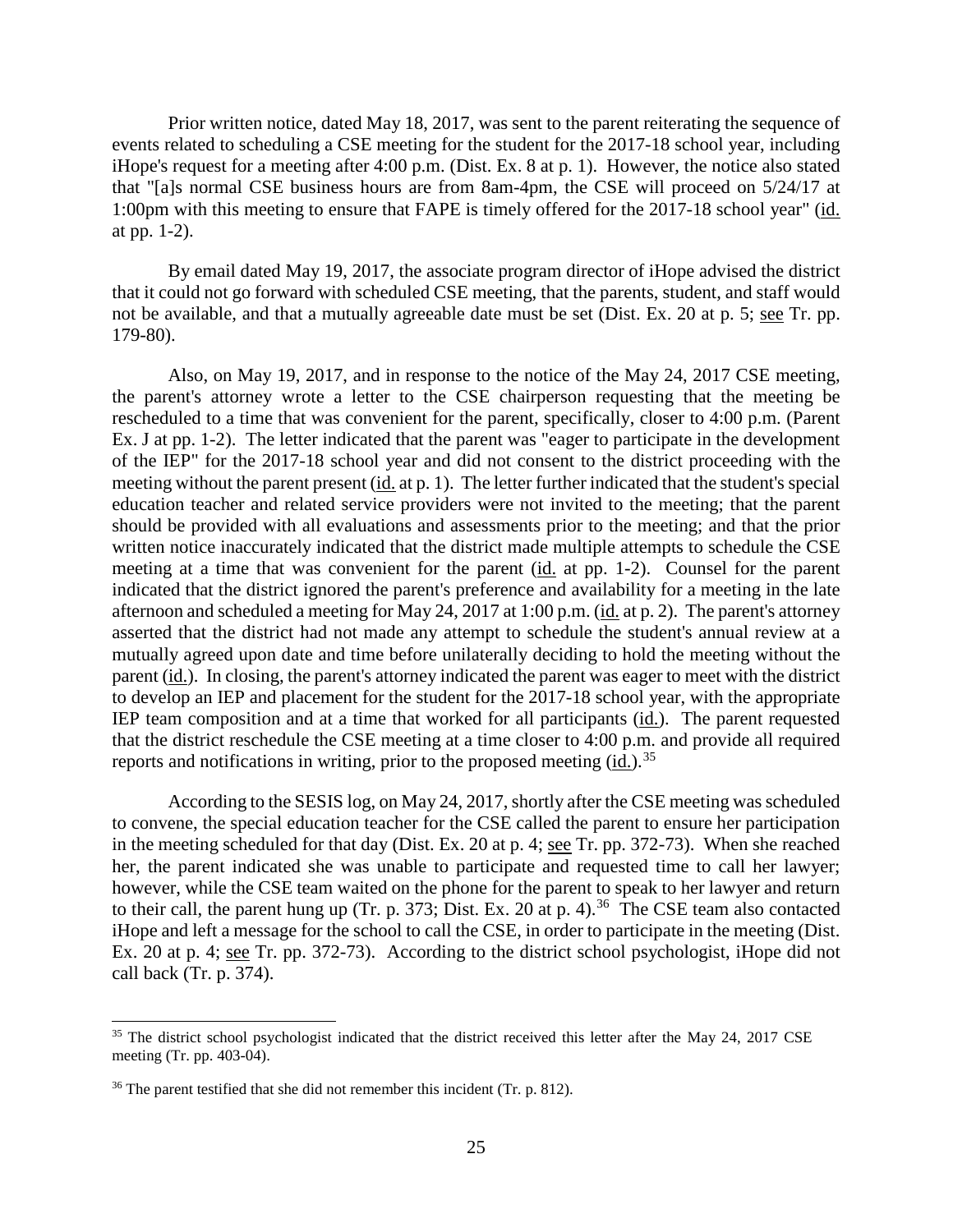The CSE continued the May 24, 2017 IEP meeting without the parent or representatives from iHope present and ultimately developed an IEP for the student for the 2017-18 school year, based on a classroom observation of the student by the district social worker and information from the student's IEP from the previous year (see Tr. pp. 182, 186, 301, 809-10 and see District Exs. 1a; 18).

The district sent the parent prior written notice dated June 18, 2017 indicating that a CSE meeting took place on May 24, 2017 that the CSE determined the student continued to be eligible for special education, and identified the educational program recommended for the student (Dist. Ex. 9).<sup>37</sup> The district sent the parent a school location letter dated June 19, 2017 identifying the public school to which the student was assigned (Dist. Ex. 11).

In a letter to the CSE chairperson dated June 19, 2017, the parent requested an annual review for her daughter, stating that the district had not yet conducted an annual review for the student for the 2017-18 school year (Parent Ex. K at p. 1).<sup>38</sup> The parent requested that the student's then-current special education teacher, physical therapist, occupational therapist, and speechlanguage therapist be included as part of the CSE and further requested that the meeting take place late in the afternoon, after 4:00 p.m., so the student's doctors could be available (id.). According to the letter, it included copies of the student's most recent progress report from iHope, a draft IEP from iHope for the 2017-18 school year, and a letter from the parent's attorney (id.). The parent requested that the district coordinate any proposed dates and times with her attorney and the associate program director of iHope (id.). The parent advised the district that "[t]ime [wa]s of the essence to ensure that [the student] ha[d] an appropriate IEP in place before the start of the new school year in July 2017 (id. at p. 2).

On June 20, 2017, through her attorney, the parent provided 10-day notice to the district of her intent to unilaterally place the student at iHope for the 2017-18 school year and to seek public funding for the placement (Parent Ex. S). The letter indicated that the parent remained open to entertaining an appropriate district program or an appropriate public or approved non-public school placement (id.).

In a letter to the CSE chairperson, dated June 21, 2017, the parent's attorney requested a CSE meeting for the student for the 2017-18 school year, noting that the district had disregarded multiple requests made by the parent and the student's private school to schedule a meeting in compliance with the district's standard operating procedures manual (Parent Ex. O at p. 1). The letter indicated that both the parent and iHope staff made repeated requests to the CSE to reschedule the student's annual CSE meeting at a time after 4:00 p.m., to ensure all of the mandated members of the CSE were available to participate (id. at pp. 1-2). Due to the student's extensive management needs and complex medical history, the attorney stated it was critical that the student's doctor be available to participate in the meeting by telephone, if necessary (id. at p. 2). The letter indicated that the managing attorney within the district's Special Education Unit had informed the

<sup>&</sup>lt;sup>37</sup> The SESIS log indicated that the May 2017 IEP was mailed to the parent on June 18, 2017 (Dist. Ex. 20 at p. 4).

<sup>38</sup> In response to a question as to whether she wrote the contents of the June 19, 2017 letter, the parent replied "I didn't—I—yeah, I reviewed But I didn't completely write it. I told [my attorney]" (Tr. pp. 814).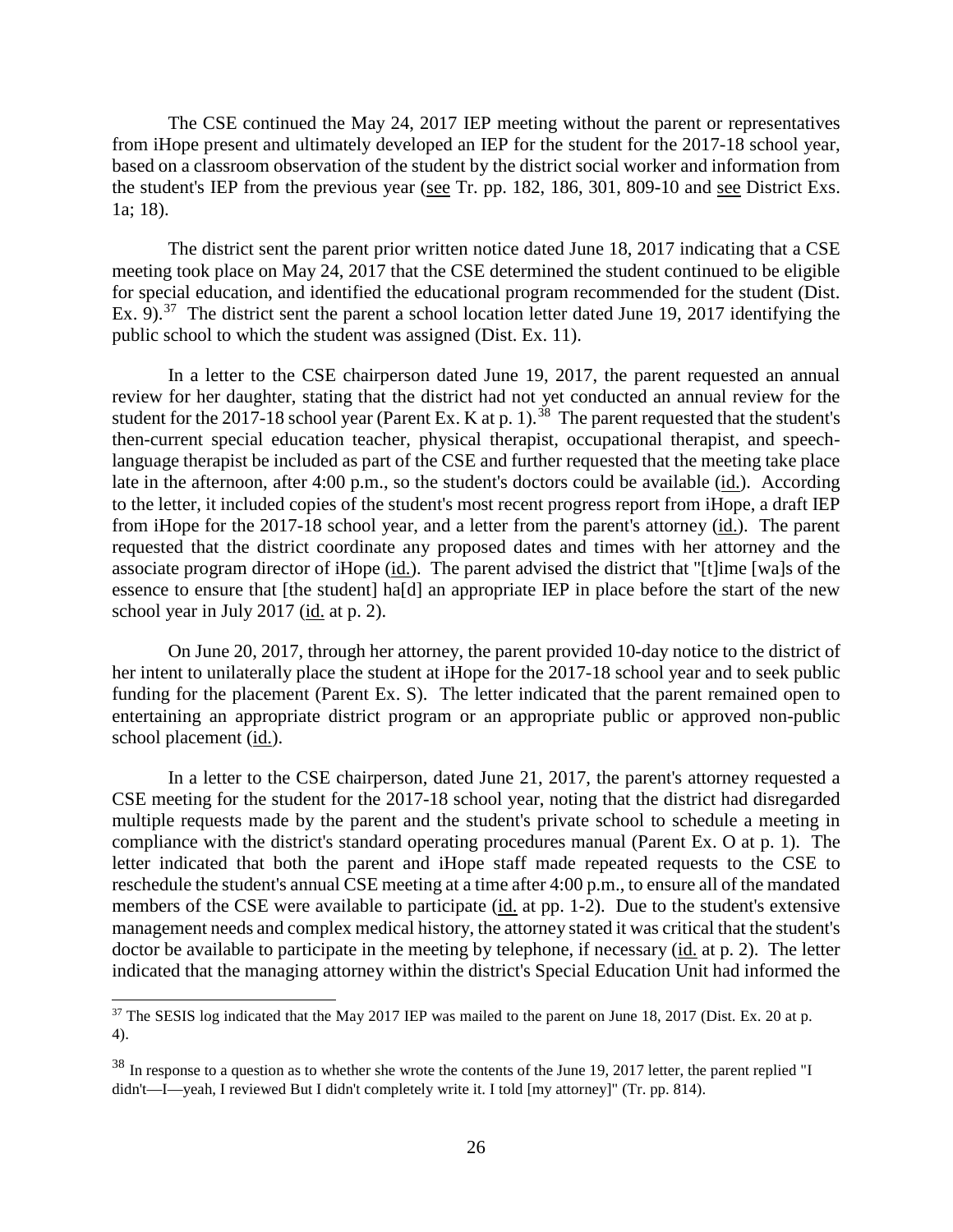parent's attorney on May 4, 2017, that the CSE regularly scheduled CSE meetings until 7:00 p.m. on weekdays and where necessary also held CSE meetings on the weekend (id.). The letter identified the "mandated members" as the student's special education teachers, the parent, the district representative, and the student's related service providers, as well as a district school psychologist, and a parent member (id.). The parent also requested the district have a school physician present for the meeting (id.). The attorney also requested the CSE meeting be held at iHope, noting that according to the district's standard operating procedures manual "'[e]very effort should be made to hold the meeting at the school the student attends to facilitate the attendance of the student's teachers'" (id. at p. 3; see Parent Ex. P at p. 8).<sup>39</sup> The letter indicated that to date, no effort had been made to convene the student's CSE meeting at iHope (Parent Ex. O at p. 3). In addition, the attorney requested copies of the student's assessments and evaluations, as well as transportation and medical forms (id.).

In a letter to the CSE chairperson dated June 22, 2017, the associate program director of iHope summarized the student's progress over the 2016-17 school year and described her thencurrent functioning across domains (Parent Ex. L at pp. 1-2). Included with the letter, iHope provided the district with copies of its proposed 2017-18 IEP, a May 2017 quarterly report, a doctor's letter (TBI justification), transportation accommodation forms, and medication administration forms (id. at p. 2).

On July 13, 2017, the district sent notice to the parent of a CSE meeting to be held on August 7, 2017 at 9:00 a.m. (Dist. Exs. 7; 20 at p. 3). On July 26, 2017 the district informed the associate program director of iHope of the August 7, 2017 CSE meeting (Dist. Ex. 20 at p. 3).

On July 26, 2017 the parent signed an enrollment contract for the student to attend iHope for the 2017-18 school year (Parent Ex. E at pp. 1, 6).

The SESIS log reflects that on July 28, 2017 the district sent a letter to the parentscheduling an August 7, 2017 appointment at 10:30 a.m. for a psychoeducational evaluation and a social history update (Dist. Ex. 20 at p. 3).

On August 7, 2017, an entry in the SESIS log reflected that the district called the parent at 9:21 a.m. regarding the CSE meeting and evaluations scheduled for that day (Dist. Ex. 20 at p. 3). With regard to the CSE meeting, the parent requested that the district speak with her lawyer (id.). Additionally, the parent informed district staff that she had left a message with the CSE on Thursday August 3, 2017, indicating that the student could not come in for the evaluations and that she would like to be called for scheduling in the future (id.). The log indicated that district staff also called iHope that morning and were told that there were no team members available to participate in the meeting that day (id.). The log further indicated that the district requested that the associate program director for iHope or other "school representation" call them back as soon as possible (id.). The SESIS log ultimately reflected that the parent was a "No Show" for the social history update and the psychoeducational evaluation (id. at p. 2).

<sup>&</sup>lt;sup>39</sup> The district school psychologist confirmed in testimony that no effort was made to have the CSE meeting at the student's school (iHope) (Tr. p. 291). She indicated that the district had and always would hold the meetings at the district (id.).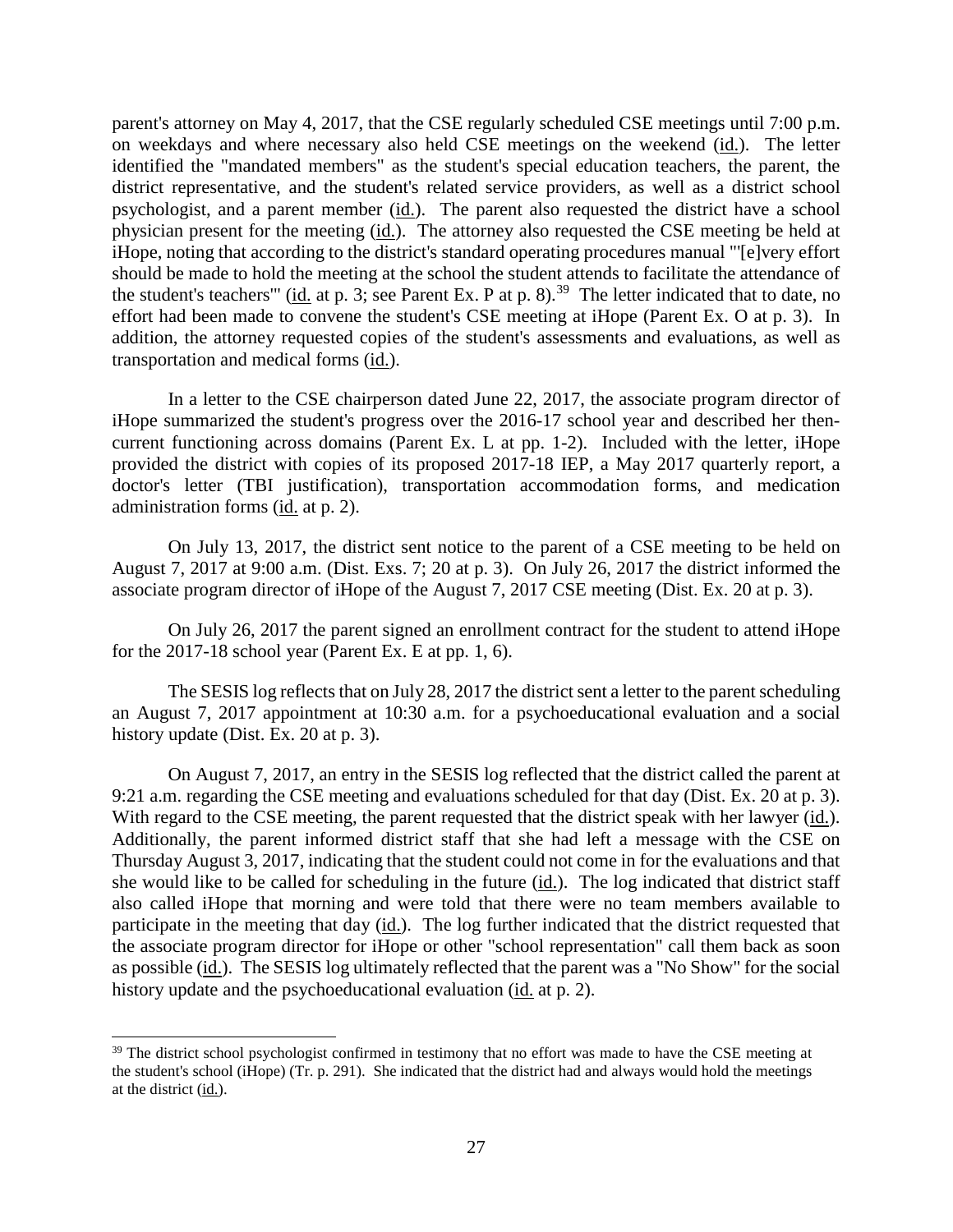The August 7, 2017 CSE meeting was held without the parent or iHope providers and representatives present (Dist. Ex. 5 at p. 14). On August 14, 2017, the district sent prior written notice to the parent informing her that a CSE meeting took place on August 7, 2017, that the CSE determined the student continued to be eligible for special education, and identifying the educational program recommended for the student (Dist. Ex. 10 at pp. 1-2). The prior written notice indicated that the evaluative information considered by the CSE included a December 2016 classroom observation and a March 2017 teacher report (id. at p. 2).

According to the SESIS log a notice was sent to the parent setting up a social history update for September 27, 2017 (Dist. Ex. 20 at p. 2). The social history update was completed on September 27, 2017, via telephone, with the parent serving as the informant (Dist. Ex. 14 at pp. 1-  $2)$ .<sup>40</sup>

Having reviewed the events surrounding the development of the student's IEPs for the 2017-18 school year, the evidence in the hearing record supports some of the IHO's findings related to the parent's conduct. Most notably, the parent failed to participate in a social history and failed to produce the student for a psychoeducational evaluation after multiple scheduling attempts by the district (Tr. pp. 365, 367, 368, 392; see Dist. Ex. 20 at pp. 2, 6-7). Overall, as discussed above, the hearing record indicates that the parent did not appear for scheduled evaluations on February 21, 2017, March 19, 2017, May 18, 2017, and August 7, 2017 (Dist. Ex. 20 at pp. 2, 7). Although the parent had a valid reason for not appearing for the February 21, 2017 evaluation and there is an indication in the hearing record that she called the CSE prior to not appearing for the August 7, 2017 evaluation, there is no explanation as to the other two evaluation dates.<sup>41</sup> Overall, this supports the IHO's determination that the parent failed to attend appointments for evaluations and social history updates, an equitable factor weighing against granting the parent's request for relief (see 20 U.S.C. § 1412[a][10][C][iii][II]; 34 CFR 300.148[d][2]). Additionally, this failure was compounded by the district not having information available from iHope until June 2017—well after the May 24, 2017 CSE meeting (see Parent Exs. K; L), despite a request by the district for such information in January 2017 (Dist. Ex. 20 at p. 8), and iHope having completed its own proposed IEP for the 2017-18 school year in March 2017 (Parent Ex. C).<sup>42</sup>

Separate from the parent's failure to make the student available for evaluations, the IHO found the parent's actions surrounding her lack of attendance at CSE meetings unreasonable (see 20 U.S.C. § 1412[a][10][C][iii][II]; 34 CFR 300.148[d][2] [a request for tuition reimbursement

<sup>40</sup> A request for consent for additional assessments was sent to the parent on September 27, 2017 (Dist. Ex. 20 at p. 1).

<sup>&</sup>lt;sup>41</sup> As the March 19, 2017 evaluation was scheduled for a Sunday and the May 18, 2017 evaluation was scheduled for 4:00 p.m., the parent's explanations as to why she did not make the student available for evaluation, discussed below, would not apply to these appointments (see Dist. Ex. 20 at pp. 6, 7).

 $42$  There is evidence in the hearing record regarding the CSE development process for other students attending iHope (Tr. pp. 399-400). While a pattern of conduct, in which a nonpublic school encouraged the parents of students enrolled in the school to impede the IEP development process, may be relevant to equitable considerations, there should be evidence in the hearing record connecting that conduct to the specific parent's actions. In this matter, the parent testified that she was not told by anyone not to attend the scheduled meetings (Tr. p. 811). Under these circumstances, the focus is on the parent's actions leading up to the development of the IEPs and whether the parent's conduct impeded the CSE process.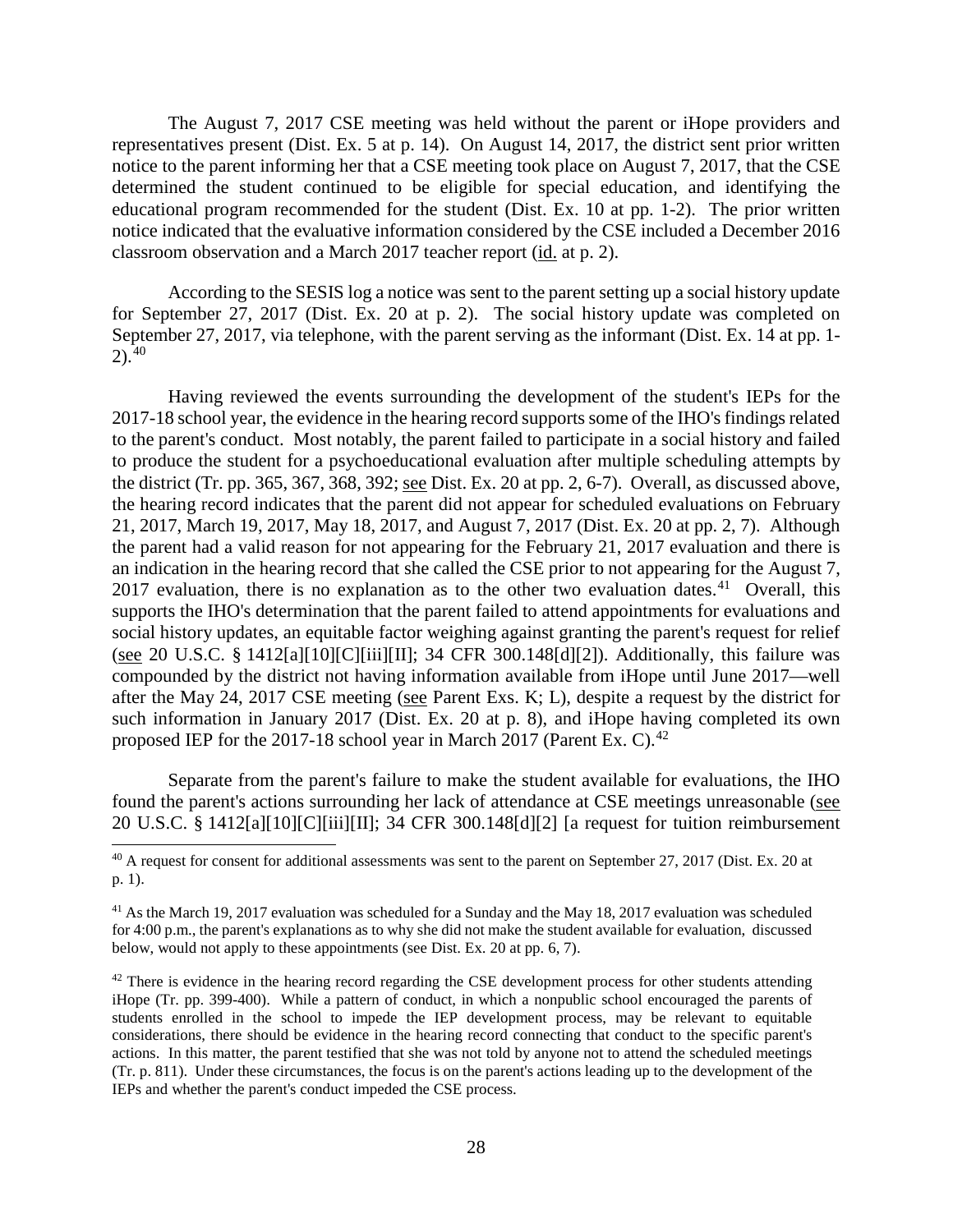may be reduced or denied upon a finding of unreasonableness with respect to the actions taken by the parents]). As discussed in greater detail above, much of the difficulty in scheduling a CSE meeting with the parent present was based on requests from the parent's counsel and staff at iHope to hold the meetings after 4:00 p.m. (see Parent Ex. J; Dist. Exs. 8 at p. 1; 20 at pp. 4-6).

Testimony by the district school psychologist indicated that the district attempted to schedule an IEP meeting at least three times before going forward with a CSE meeting on May 24, 2017 without the parent (Tr. p. 151). The SESIS log corroborates this testimony (Dist. Ex. 20 at pp. 6, 7).

According to the CSE representative, the parent was told in advance that she could participate in the CSE meetings by phone, and the representative testified that "We told her -- we begged her to participate by phone. But she chose not to. She -- she hung up the phone" (Tr. p. 402). The CSE, concerned that it needed to create an IEP, convened without the parent on May 24, 2017, and the parent was contacted via telephone to participate in the CSE meeting, however, the parent responded that she was unable to participate, and she requested time to call her lawyer (Dist. Ex. 20 at p. 4; see Tr. p. 141). While the CSE team was waiting on hold for the parent, she hung up the phone and did not return a call to the CSE (id.). Also, the CSE called iHope to try and get the participation of the student's providers, but the phone call went to voicemail, and no one from iHope returned the CSE's call (id.).

Additionally, consistent with the IHO's finding that the parent's testimony regarding her non-attendance at the scheduled CSE meetings was not credible, the parent's reason for not attending the CSE meetings was not communicated to the district until her testimony during the hearing. The first request included in the hearing record as to the timing of the CSE meeting was on May 15, 2017 from the associate program director of iHope indicating iHope wanted a CSE meeting scheduled for after 4:00 p.m. (Dist. Ex. 20 at p. 6; see Dist. Ex. 8 at p. 1). On May 19, 2017, the parent's attorney wrote a letter to the CSE requesting that the meeting be rescheduled closer to 4:00 p.m. (Parent Ex. J). The letter indicated that through "emails and phone calls" it was communicated to the district that the parent and iHope staff were only available for late afternoon appointments (id. at p. 2). The letter did not provide a reason for the parent's unavailability during the day (see id.). In her June 19, 2017 letter the parent requested that "the meeting take place late in the afternoon to have [the student's] doctors available" (Parent Ex. K at p. 1). In his June 21, 2017 letter, counsel for the parent indicated that the request for a meeting after 4:00 p.m. was "to ensure all of the mandated members of the IEP [we]re available" while noting the importance of having the student's physician present at the meeting (Parent Ex. O at pp. 1-2). In contrast to the letters, during the hearing, the parent testified that she was not able to attend the CSE meeting scheduled for May 24, 2017 at 1:00 p.m. because she was unavailable due to her work schedule (Tr. pp. 808-810).<sup>43</sup>

Nevertheless, it is the district's obligation "to ensure that one or both of the parents of a child with a disability are present at each IEP Team meeting or are afforded the opportunity to participate, including . . . [s]cheduling the meeting at a mutually agreed on time and place" (34

<sup>&</sup>lt;sup>43</sup> In her testimony, the parent referenced the May 19, 2017 and June 22, 2017 letters as the method she used to convey her request to have the CSE meeting after 4:00 p.m. (Tr. pp. 799-801).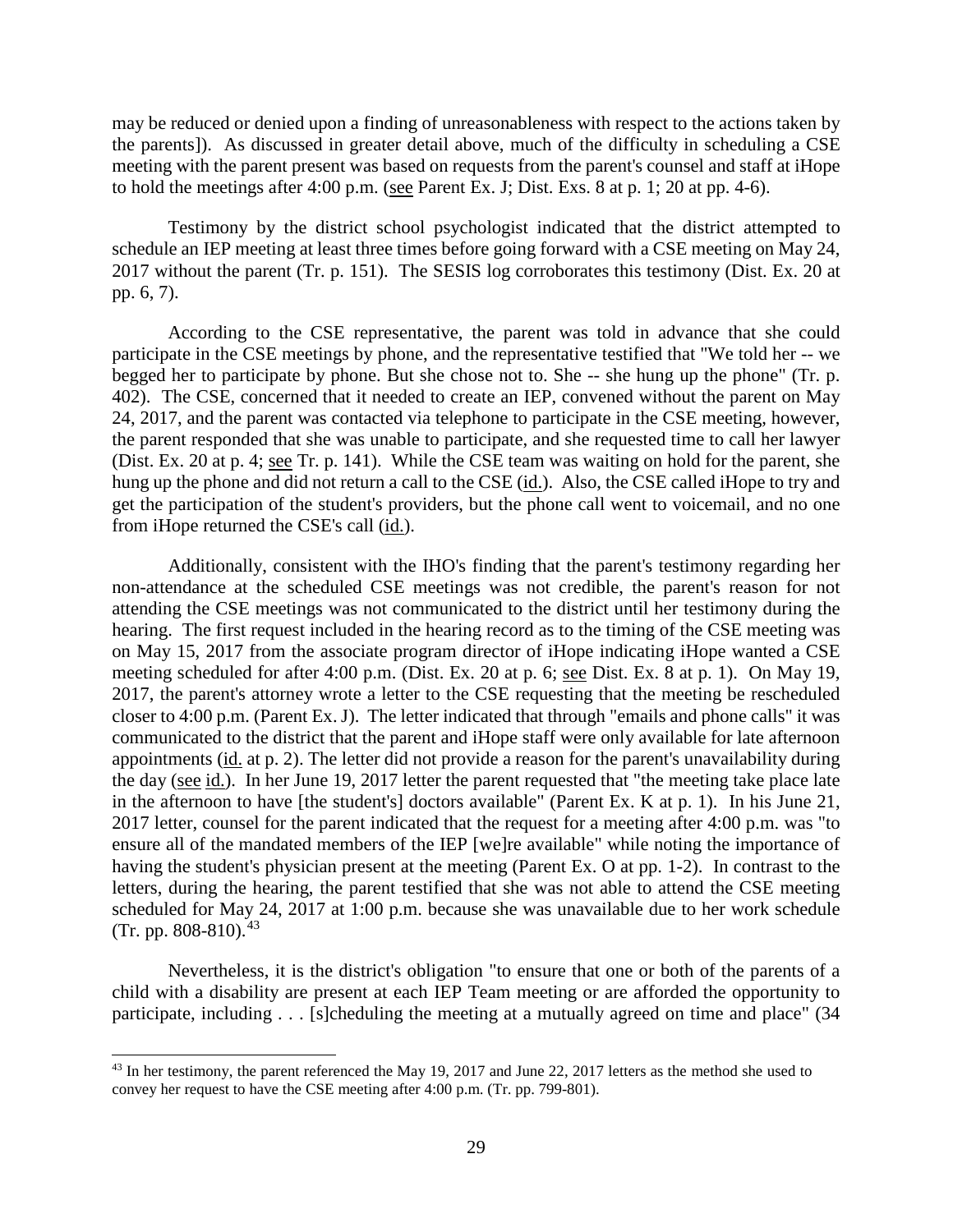CFR 300.322[a]). The district school psychologist testified that the CSE was "definitely" aware that the parent had specifically requested the IEP meeting be scheduled from 4:00 to 7:00 PM any day during the week (Tr. p. 278), yet scheduled meetings at 1:00 p.m. more than once (see Dist. Exs. 3 at p. 1; 4 at p. 1; 7 at p. 1). Notably, the district school psychologist testified that 1:00 p.m. on May 24, 2017 was not a mutually agreed upon time for the parent's attorney and that she guessed it was not a mutually agreeable date and time for the parent, simply because her attorney was not available (Tr. p. 280). Additionally, the district school psychologist testified that on rare occasions, CSE meetings had taken place after 4:00 p.m., but also testified that the CSE only held individualized education services program (IESP) meetings (for students who are parentally placed at nonpublic schools at the parent's expense) until 7:00 p.m. during the week (Tr. pp. 268-69, 340- 44). However, the district social worker for the CSE indicated that CSE meetings could be held between 4:00 and 7:00 p.m., especially when compliance was at issue (Tr. pp. 534-35).

While the parent's rationale for requesting a meeting outside of regular school hours is a factor that weighs on whether the parent's actions were unreasonable, under these circumstances, particularly considering the district's admission that it knew the parent requested that a meeting be held after 4:00 p.m. and that the district had the ability to hold CSE meetings at the parent's requested time, the parent's actions related to the scheduling of the CSE meetings looked at on their own do not warrant a reduction of tuition reimbursement.

Overall, based on the parent's conduct, most specifically her failure to participate in the evaluative process, a reduction in the award for tuition reimbursement is justified. Therefore, I will reduce the award of tuition reimbursement by twenty-five (25%) percent.<sup>44</sup>

Finally, with respect to the IHO's determination that the parent did not explain why the cost of related services was not included in the iHope tuition and has not shown that the cost of tuition at iHope was reasonable, such concerns are one of the factors that may warrant a reduction in tuition under equitable considerations (see E.M., 758 F.3d at 461 [whether the amount of the private school tuition was reasonable is one factor relevant to equitable considerations]). While the IHO's suspicions regarding the reasonableness of the cost of the tuition at iHope may have been borne out if he exercised his authority to ask questions of counsel or witnesses for the purposes of clarification or completeness of the hearing record (8 NYCRR 200.5[j][3][vii]), and the IHO may consider evidence regarding whether the tuition charged by the nonpublic school was unreasonable or regarding any segregable costs charged by the nonpublic school for services that

<sup>&</sup>lt;sup>44</sup> To the extent that the parent is requesting direct funding of the student's tuition at iHope, although the parent testified during the hearing as to her concern over missing work in order to attend CSE meetings (see Tr. pp. 799, 808-810), the parent did not otherwise submit any evidence, either at the impartial hearing or on appeal, with regard to her financial inability to make tuition payments. Accordingly, as the hearing record contains no evidence directly related to the parent's ability to make tuition payments, I am unable to order the district to directly fund the costs of the student's attendance at iHope for the 2017-18 school year (see Mr. and Mrs. A. v. New York City Dep't of Educ., 769 F. Supp. 2d 403, 428 [S.D.N.Y. 2011][indicating that parents "have a right to retroactive direct tuition payment relief" only if, in addition to satisfying the requirements for tuition reimbursement, they "lack the financial resources to 'front' the costs of private school tuition"]; Application of a Student with a Disability, Appeal no. 12-183 [denying direct funding where parent submitted incomplete information regarding her financial status]). However, the district remains obligated to reimburse the parent for the costs of the student's attendance at iHope, less the reduction for equitable considerations, upon satisfactory proof of payment.